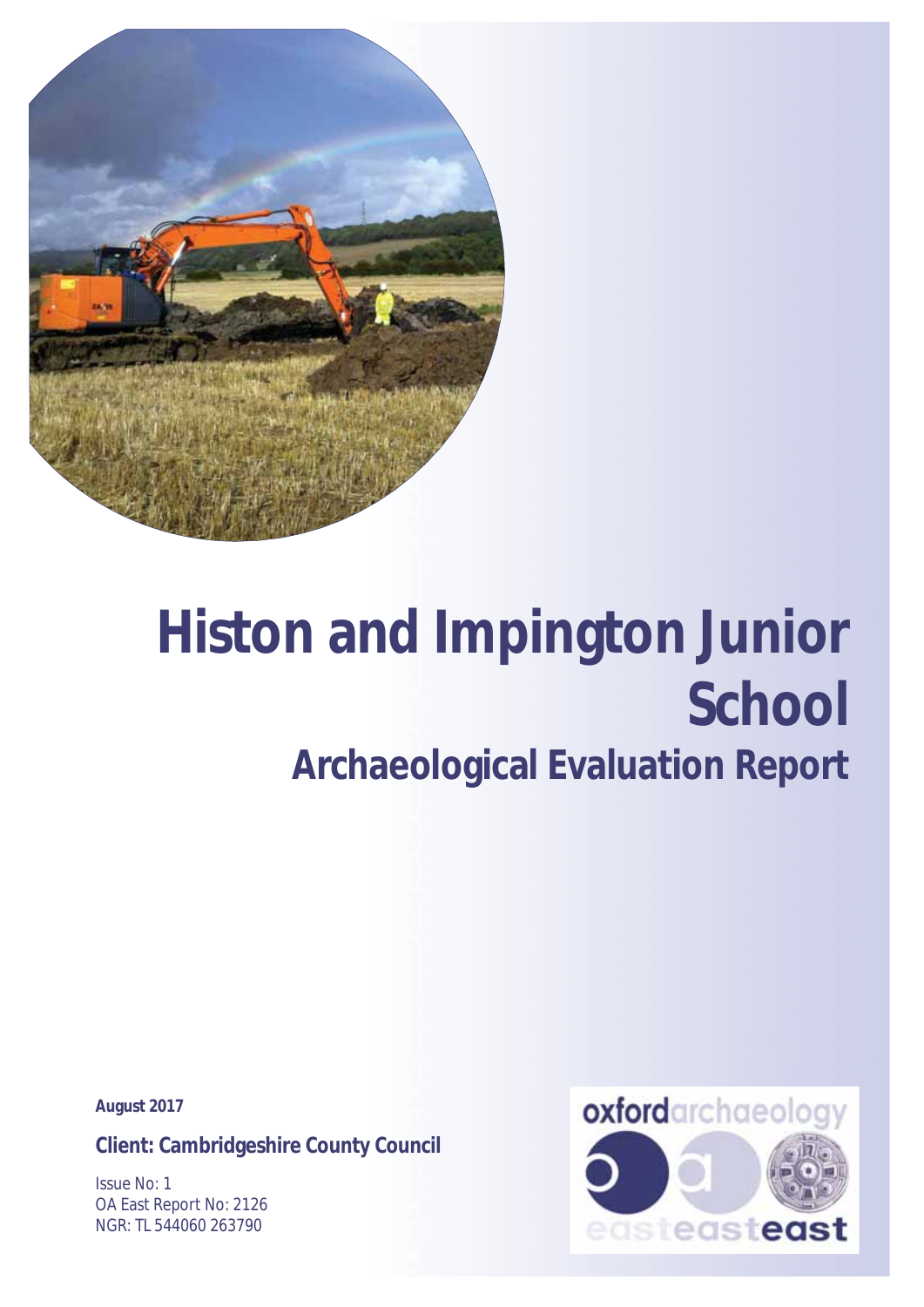

| Client Name:               | Cambridgeshire County Council                                                                                 |
|----------------------------|---------------------------------------------------------------------------------------------------------------|
| Document Title:            | Histon and Impington Junior School                                                                            |
| Document Type:             | <b>Evaluation Report</b>                                                                                      |
| Report No.:                | 2126                                                                                                          |
| Grid Reference:            | TL 544060 263790                                                                                              |
|                            | S/0243/17/CM                                                                                                  |
| Site Code:                 | HISJUN17                                                                                                      |
| Invoice Code:              | HISJUN17                                                                                                      |
| Receiving Body:            | <b>Cambridgeshire County Stores</b>                                                                           |
| Accession No.:             |                                                                                                               |
| OA Document File Location: | X:\Active Projects_Use KT\Cambridgeshire\HISJUN17_Histon and Impington<br>Junior School\Project Reports       |
| OA Graphics File Location: | X:\Active Projects_Use KT\Cambridgeshire\HISJUN17_Histon and Impington<br>Junior School\Project Data\Graphics |
| <b>Issue No:</b>           | 1                                                                                                             |
| Date:                      | September 2017                                                                                                |
| Prepared by:               | Nick Gilmour (Project Officer)                                                                                |
| Checked by:                | Aileen Connor (Senior Project Manager)                                                                        |
| Edited by:                 | Aileen Connor (Senior Project Manager)                                                                        |
| Approved for Issue by:     | Paul Spoerry (Regional Manager)                                                                               |
| Signature:                 |                                                                                                               |

AA Comm.

#### *Disclaimer:*

*This document has been prepared for the titled project or named part thereof and should not be relied upon or used for any other project without an independent check being carried out as to its suitability and prior written authority of Oxford Archaeology being obtained. Oxford Archaeology accepts no responsibility or liability for the consequences of this document being used for a purpose other than the purposes for*  which it was commissioned. Any person/party using or relying on the document for such other purposes agrees and will by such use or reliance *be taken to confirm their agreement to indemnify Oxford Archaeology for all loss or damage resulting therefrom. Oxford Archaeology accepts no responsibility or liability for this document to any party other than the person/party by whom it was commissioned.* 

#### **OA South** Janus House Osney Mead Oxford OX2 0ES

#### **OA East** 15 Trafalgar Way Bar Hill Cambridge CB23 8SG

#### e. info@oxfordarch.co.uk w. oxfordarchaeology.com Oxford Archaeology is a registered Charity: No. 285627

#### **OA North**

Mill 3 Moor Lane Mills Moor Lane Lancaster LA1 1QD t. +44 (0)1865 263 800 t. +44 (0)1223 850 500 t. +44 (0)1524 880 250



©Oxford Archaeology Ltd iii 29 May 2019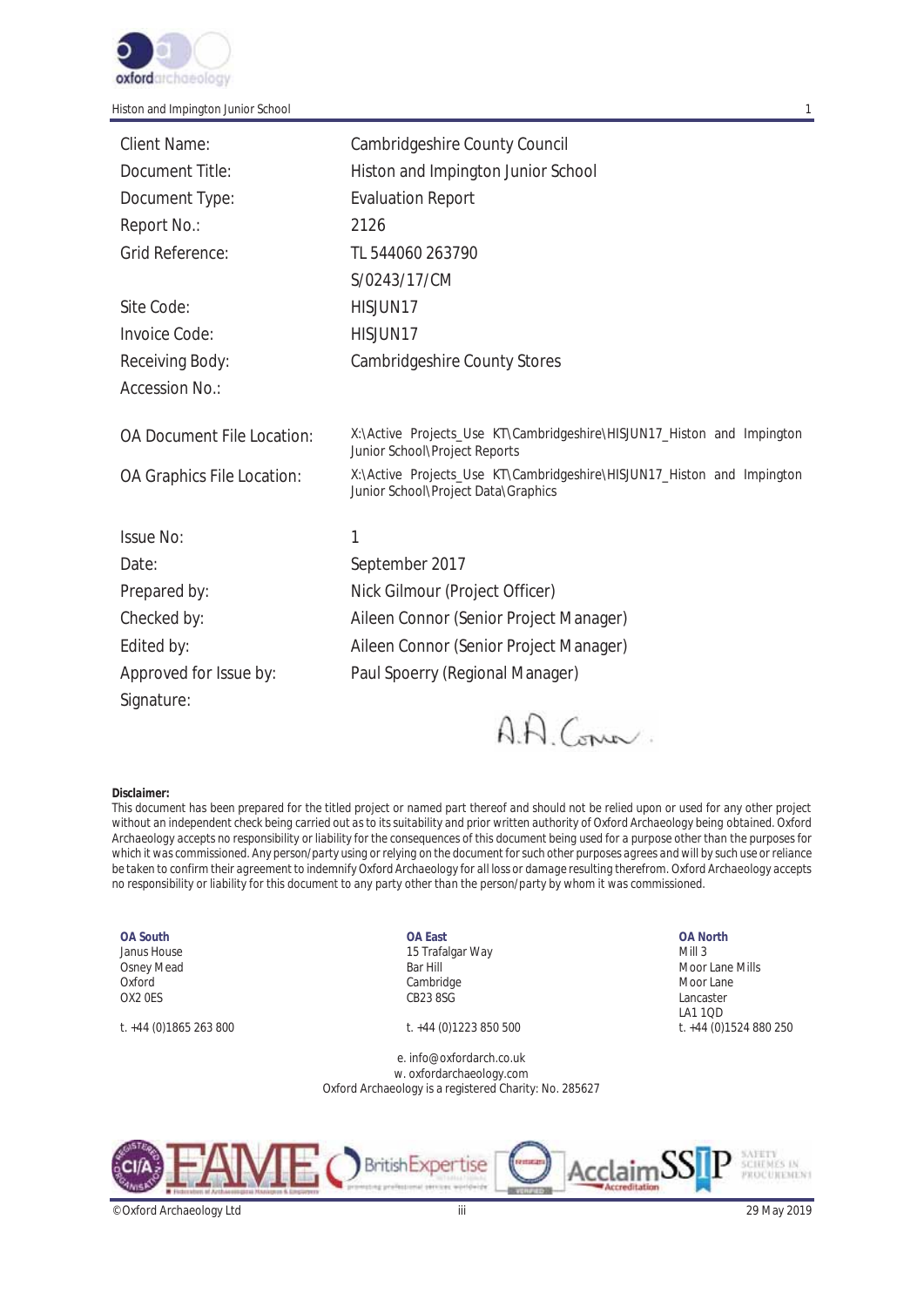

# Histon and Impington Junior School

# **Archaeological Evaluation Report**

Written by Nick Gilmour MA AlfA

With contributions from Zoe Ui Choileain MA MSc BABAO, Carole Fletcher HND BA AlfA

and illustrations by Severine Bezie BA MA

# Contents

| <b>APPENDIX C</b> |                                        |  |  |  |  |
|-------------------|----------------------------------------|--|--|--|--|
|                   |                                        |  |  |  |  |
|                   | <b>APPENDIX A</b><br><b>APPENDIX B</b> |  |  |  |  |

© Oxford Archaeology Ltd

 $\mathbf{1}$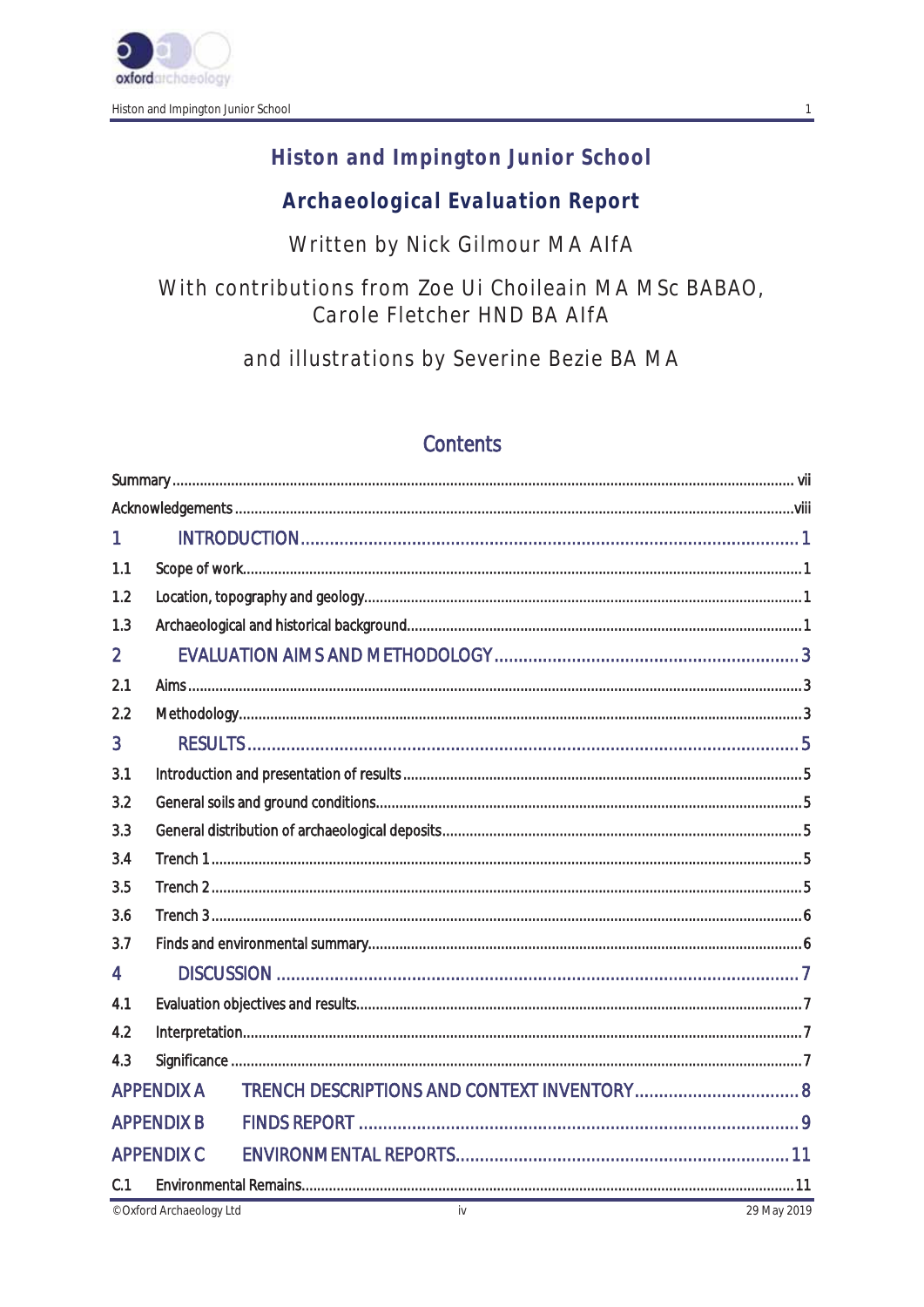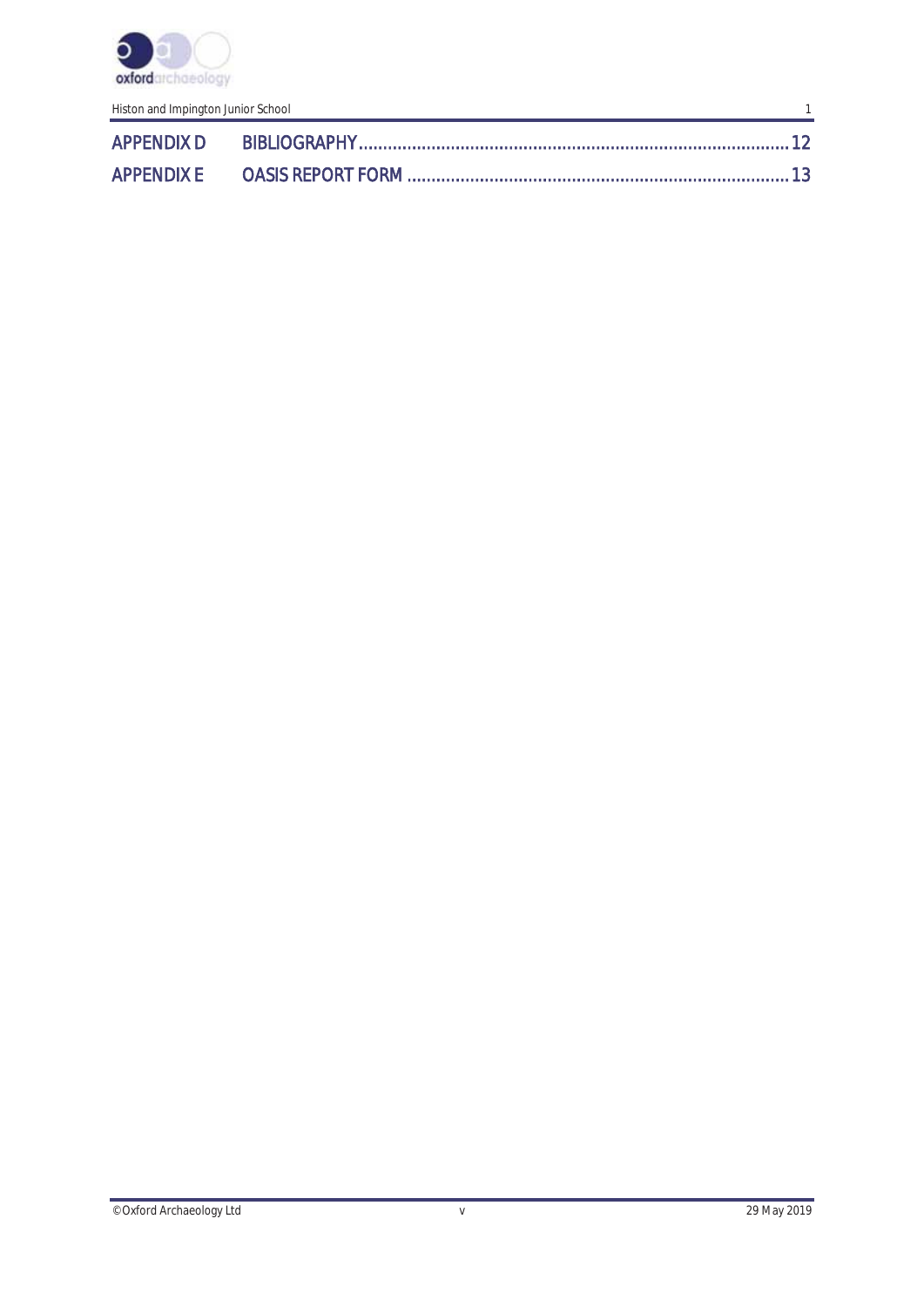

# **List of Figures**

- 
- Fig.1 Site location<br>Fig. 2 Trench plan
- Fig. 2 Trench plan<br>Fig. 3 Selected sec
- Fig. 3 Selected section<br>Fig. 4 1<sup>st</sup> edition OS ma 1st edition OS map (1885), with development area outlined (red) and trenches (orange)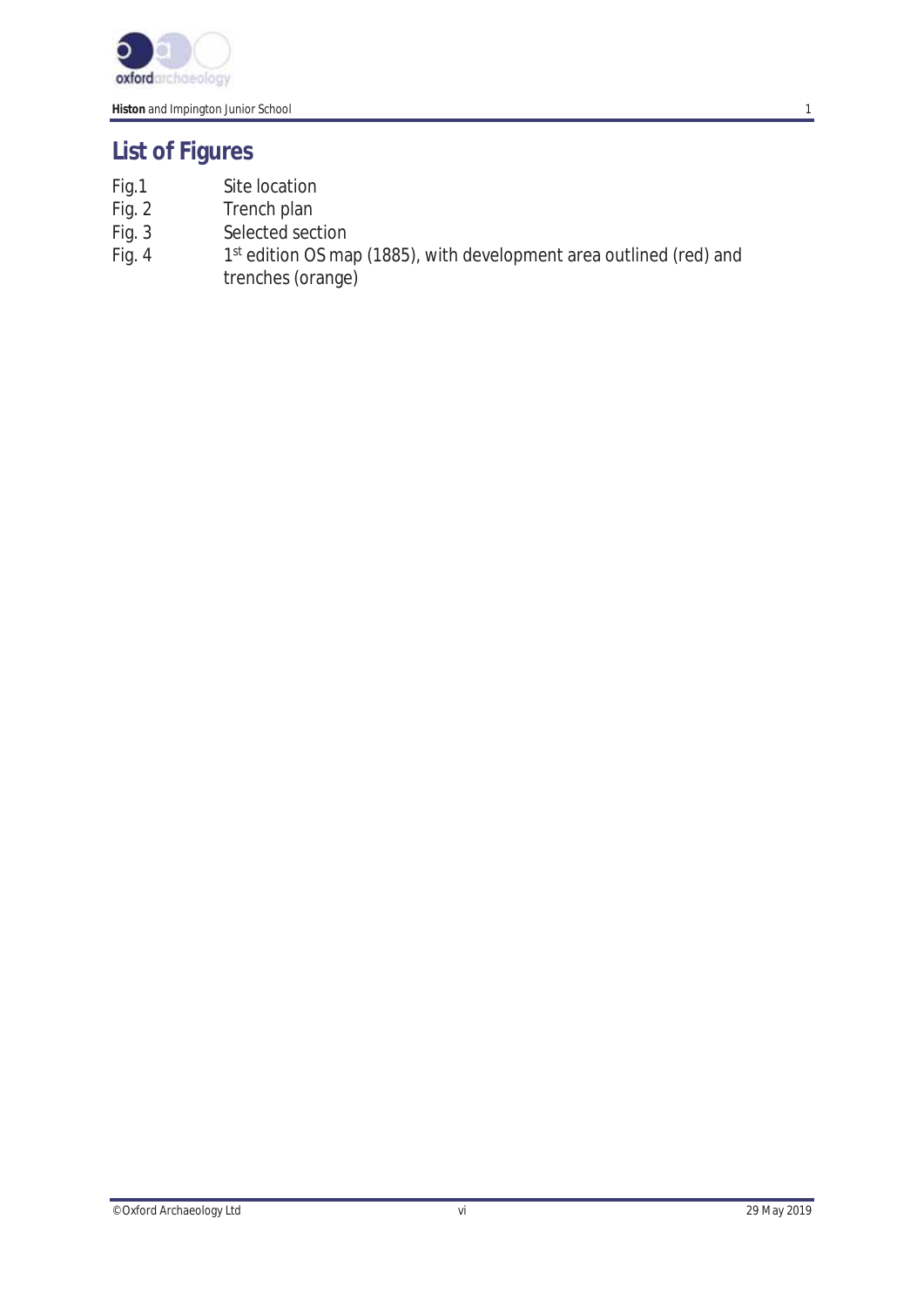

# **Summary**

On 9<sup>th</sup> and 10<sup>th</sup> August 2017, Oxford Archaeology East carried out an archaeological evaluation within the grounds of Histon and Impington Junior School. The evaluation was required to provide information in relation to proposals for the construction of a new school building and an all-weather sports pitch. The evaluation revealed a single post-medieval ditch, along with two modern pits. Four small abraded sherds of medieval pottery were also recovered; these are probably a result of manure spreading during the medieval period, indicating an agricultural land-use at that time.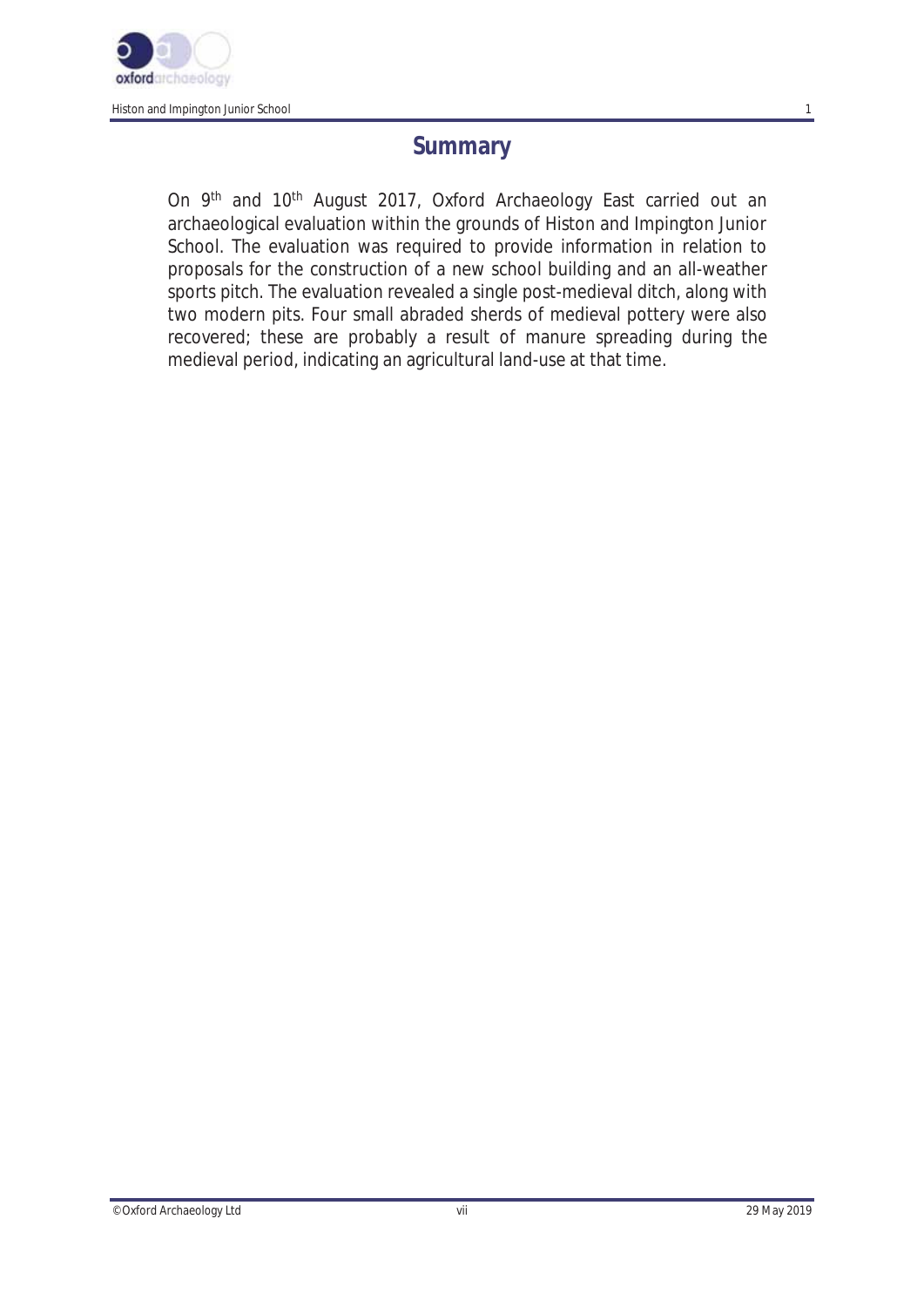

# **Acknowledgements**

Oxford Archaeology would like to thank Cambridgeshire County Council for commissioning this project. Thanks also to Gemma Stewart who monitored the work and provided advice on behalf of Cambridgeshire County Council Historic Environment team for their advice and guidance. Thanks to Keir Construction who arranged the work and provided liaison with the school.

The project was managed for Oxford Archaeology by Aileen Connor. The fieldwork was directed by Nick Gilmour. Survey and digitizing was carried out by Gareth Rees. Thanks also to the teams of OA staff that cleaned and packaged the finds under the management of Natash Dodwell, processed the environmental remains under the management of Rachel Fosberry, and prepared the archive under the management of Katherine Hamilton.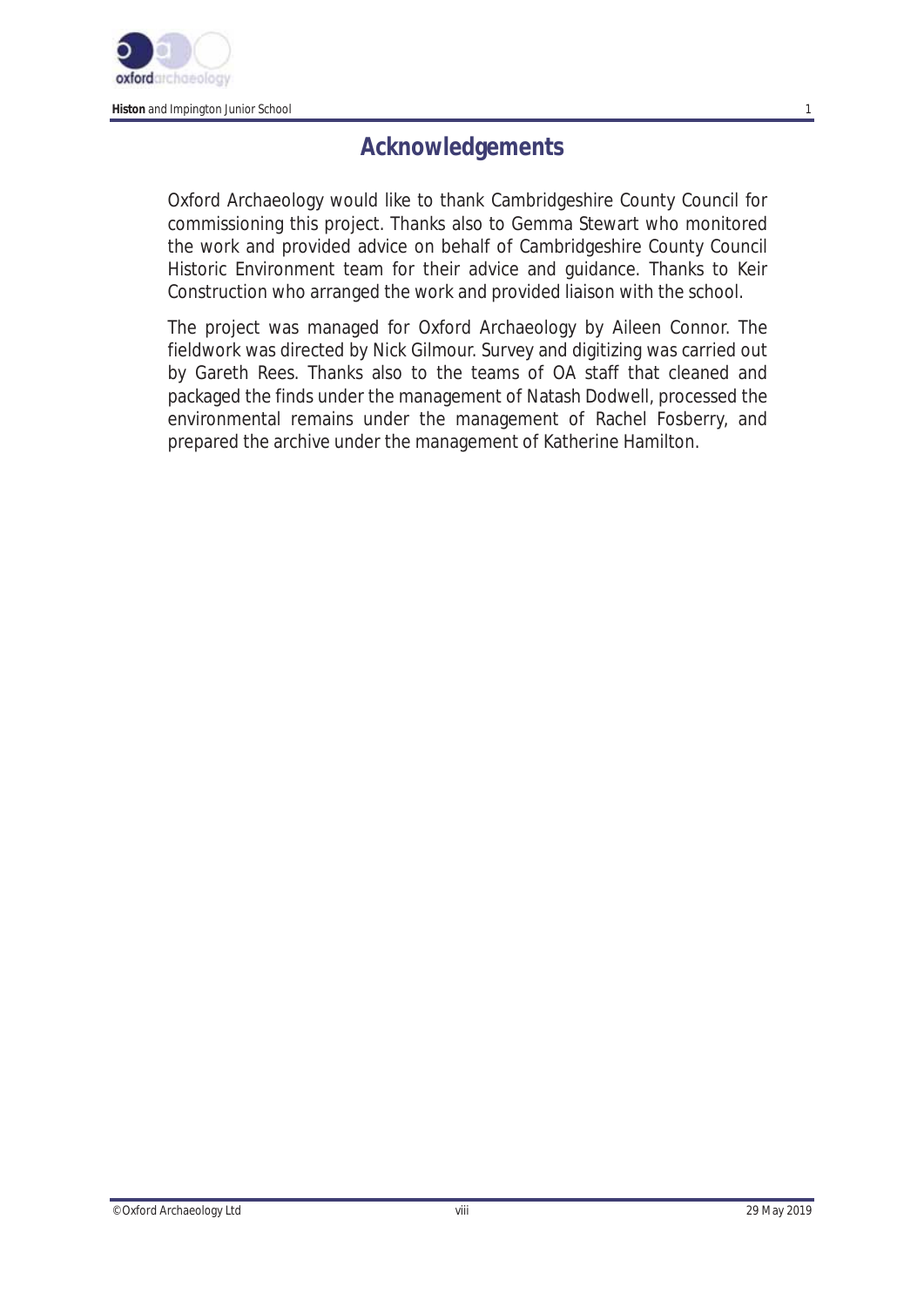

# **1 INTRODUCTION**

#### **1.1 Scope of work**

- 1.1.1 Oxford Archaeology (OA) was commissioned by Cambridgeshire County Council to undertake a trial trench evaluation at Histon and Impington Junior School (TL 544060 263790 ).
- 1.1.2 The work was undertaken to inform the Planning Authority with regard to the proposed construction of a new school building A brief was set by Andy Thomas detailing the Local Authority's requirements for work necessary to inform the planning process/discharge the planning condition. and a written scheme of investigation was produced by OA This document outlines how OA implemented the specified requirements.

## **1.2 Location, topography and geology**

- 1.2.1 The proposed development area is located in the centre of the village of Histon, on the grounds of Histon Junior School. It is enclosed by Glebe Way to the north and the east, The Green to the south and High Street and Pages Close to the west.
- 1.2.2 The site is level, at an elevation of c. 9.9m OD. The solid geology comprises mudstone of the Gault Formation, overlain by River Terrace gravels (British Geological Survey 2014, http://mapapps.bgs.ac.uk/geologyofbritain/home) (accessed 01/06/2017)
- 1.2.3 The site is currently occupied by green area belonging to Histon Junior School. It is surrounded by hedgerow and several high trees along the edges of the site.
- 1.2.4 The area of proposed development consists of a new school building and an allweather sports pitch.

## **1.3 Archaeological and historical background**

1.3.1 The following section is largely taken from the specification (Kwiatkowska 2017) and provides a brief description of the known heritage assets within a 1km radius of the proposed site of works, using data provided by the Cambridgeshire Historic Environment Record (CHER).

# *Prehistoric*

1.3.2 No prehistoric finds or activity have been revealed within the vicinity of the proposed evaluation works.

# *Iron Age and Roman*

1.3.3 Iron Age features and Roman settlement, in the form of ditches and pits, were revealed in a series of investigations in 2009 and 2011 located 400m to the south east of the proposed development site (CHER 18457, CHER 19427). Majority of the features recorded at the site were dated to the Roman period. Significant finds included four Roman copper alloy brooches and amphorae fragments.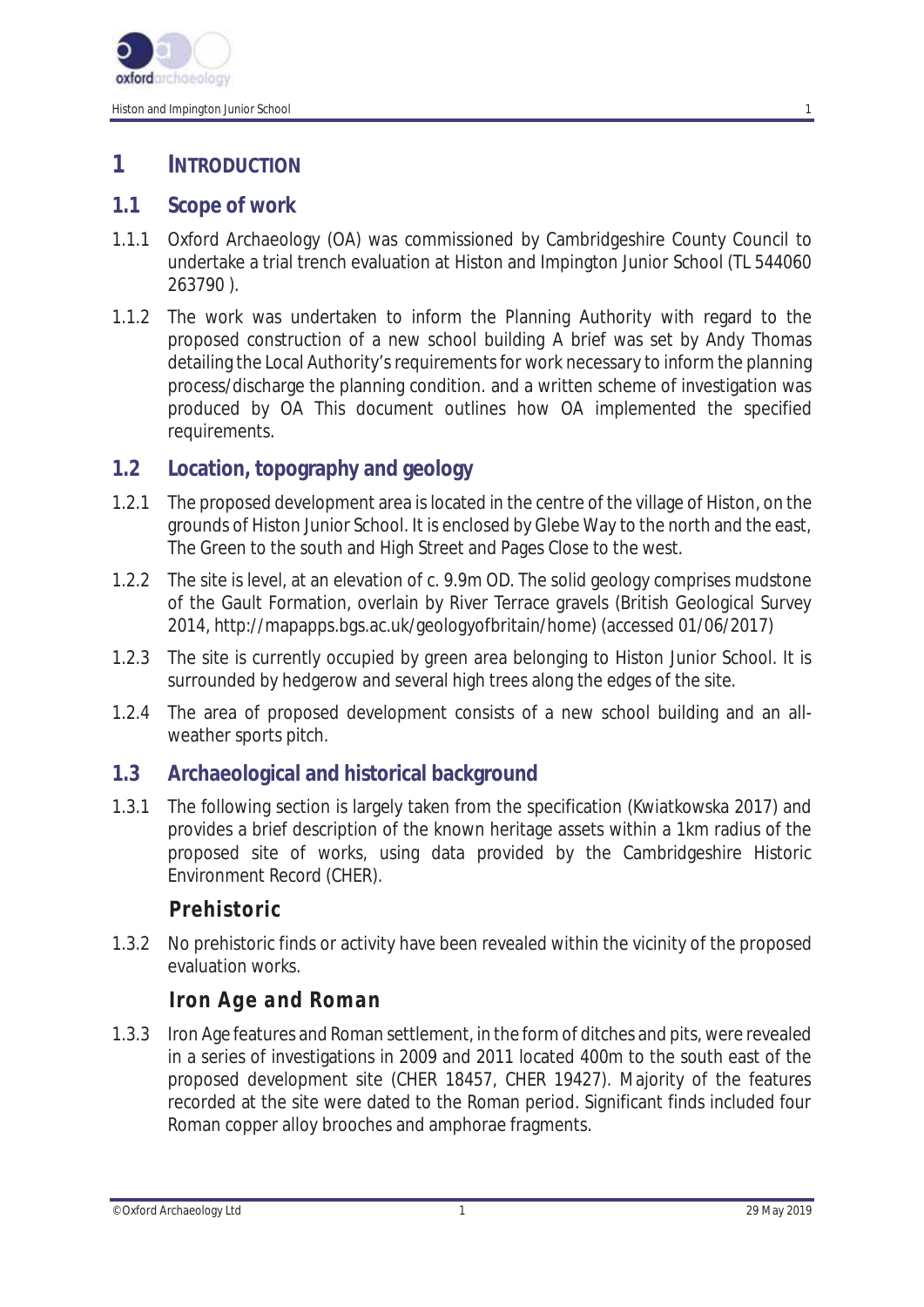

1.3.4 A series of fieldwalking surveys was carried out on undated cropmarks (CHER 11453), located 800m to the north east of the Histon Primary School. These surveys identified a dense scatter of Roman pottery associated with these cropmarks.

#### *Medieval*

- 1.3.5 Majority of heritage assets recorded near the site are Medieval and post-medieval in date. The centre of Medieval activity within Histon is located about 500m to the north west of the development site. Implington village centre in located 1km to the south east. Most of recorded activity is located between these two village cores.
- 1.3.6 On the development site a Saxon loomweight (CHER 05196) was found during the construction of the Primary School in the 1970's, suggesting Saxon activity in the area.
- 1.3.7 Remains of the village green and pond, likely to be of Medieval origin, are located approximately 200m to the south of the Primary School.
- 1.3.8 The Scheduled Ancient Monument of moated site 140m south west of Histon Manor (CHER 05562) is located within 500m west of the site. The moated site is believed to represent the manor of Histon Denny, later called Histon St Andrew, which was owned by the bishops of Lincoln from the 11th century until 1392. The manor is thought to have been succeeded by the present Histon Manor in the 17th century.
- 1.3.9 Two churches were located within the vicinity of the site. Remains of Saint Etheldreda's Church (CHER 05327) are located about 600m west of the development site. The outline of the church walls is visible as earthworks, and can be in the pasture field at Abbey Farm. Construction of Saint Andrew's Church (CHER 10844), located 400m west of the site, dates to the 12th century with additional constructions continuing into the 20th century.

## *Post-medieval and modern*

1.3.10 Majority of post-medieval and modern heritage assets are located within 300m to the west and south west of the development site. Theses comprise of the former Baptist church (CHER 22586) and Matthews Memorial Chapel (CHER 16983). There are also a number of 16<sup>th</sup> and 17<sup>th</sup> century houses located around the village green and around Saint Andrew's church. These lie 200m to 600m away from the school site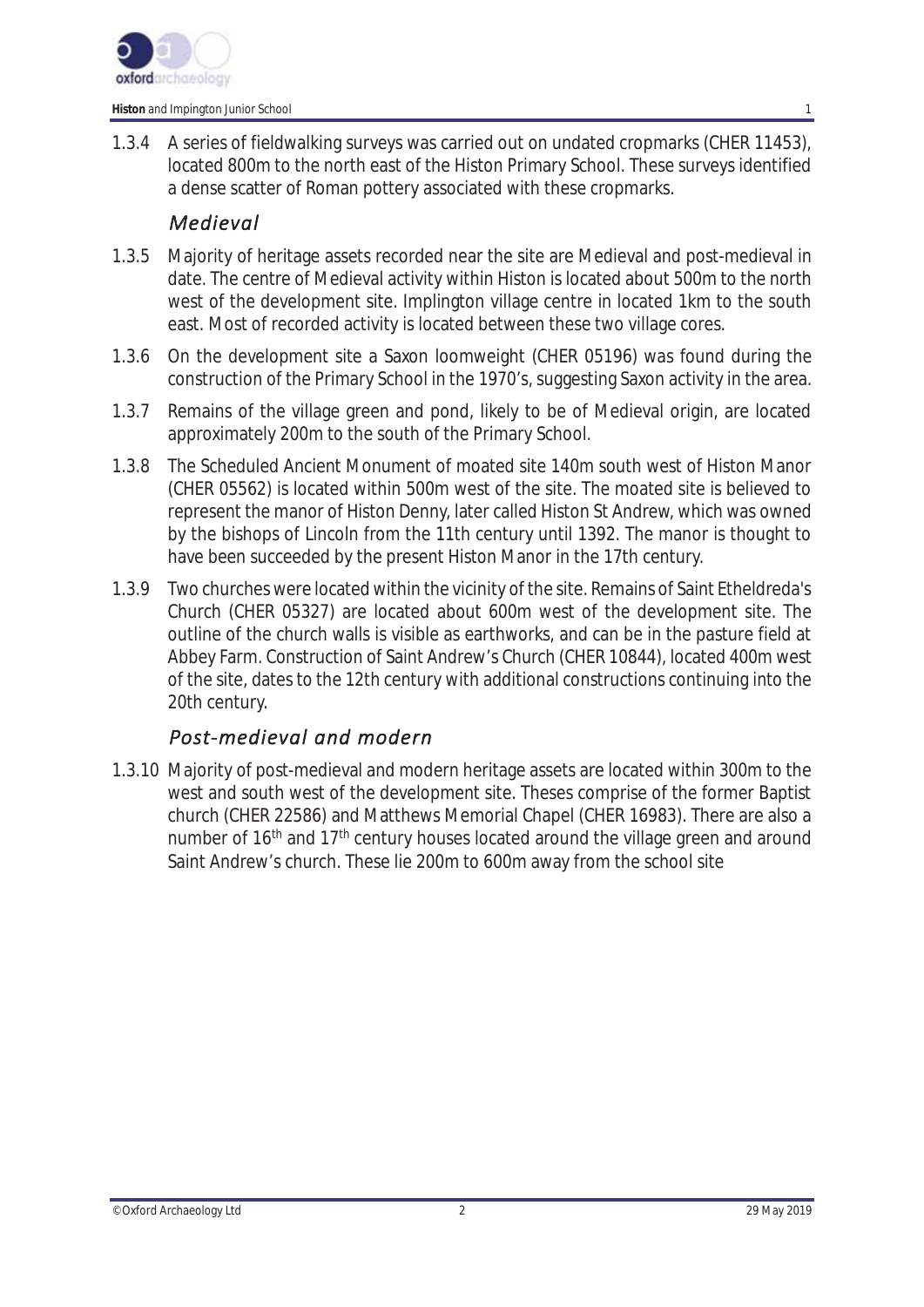

# **2 EVALUATION AIMS AND METHODOLOGY**

## **2.1 Aims**

2.1.1 This evaluation will seek to establish the character, date, state of preservation of archaeological remains within the proposed development area. The scheme of works detailed below aims to:

• establish the presence or absence of archaeological remains on the site, characterise where they are found (location, depth and extent), and establish the quality of preservation of any archaeology and environmental remains

• provide sufficient coverage to establish the character, condition, date and purpose of any archaeological deposits

• provide sufficient coverage to evaluate the likely impact of past land uses, and the possible presence of masking deposits

• set results in the local, regional, and national archaeological context – and, in particular, its wider cultural landscape and past environmental conditions

• provide – in the event that archaeological remains are found – sufficient information to construct an archaeological mitigation strategy, dealing with preservation, the recording of archaeological deposits, working practices, timetables, and orders of cost.

## **2.2 Methodology**

- 2.2.1 A total of three trenches measuring a total of 80 metres (30m, 30m, 20m) was excavated. This is equivalent to 5% of the area of the new extension building and sports pitch. The shape of one trench (trench 3) was altered from the original proposal, to avoid other works in progress on the site. Trench 3 was L-shaped.
- 2.2.2 Service plans were checked before work commenced on site. Before trenching, the footprint of each trench was be scanned by a qualified and experienced operator using a CAT and Genny with a valid calibration certificate. In spite of this, cable ducting was located in one of the trenches (trench 1).
- 2.2.3 All machine excavation took place under the supervision of a suitably qualified and experienced archaeologist.
- 2.2.1 Records comprise survey, drawn, written, and photographic data.
- 2.2.2 Surveying was done using a survey-grade differential GPS (Leica GS08) fitted with "smartnet" technology with an accuracy of 5mm horizontal and 10mm vertical.
- 2.2.3 All features, layers and deposits were issued with unique context numbers. Each feature was individually documented on context sheets, and hand-drawn in section and plan.
- 2.2.4 Site plans were drawn at 1:50. Sections were drawn at 1:20. All section levels were tied in to Ordnance Datum.
- 2.2.5 All site drawings include the following information: site name, site code, scale, plan or section number, relevant context or feature numbers, orientation, date and the name or initials of the archaeologist who prepared the drawing.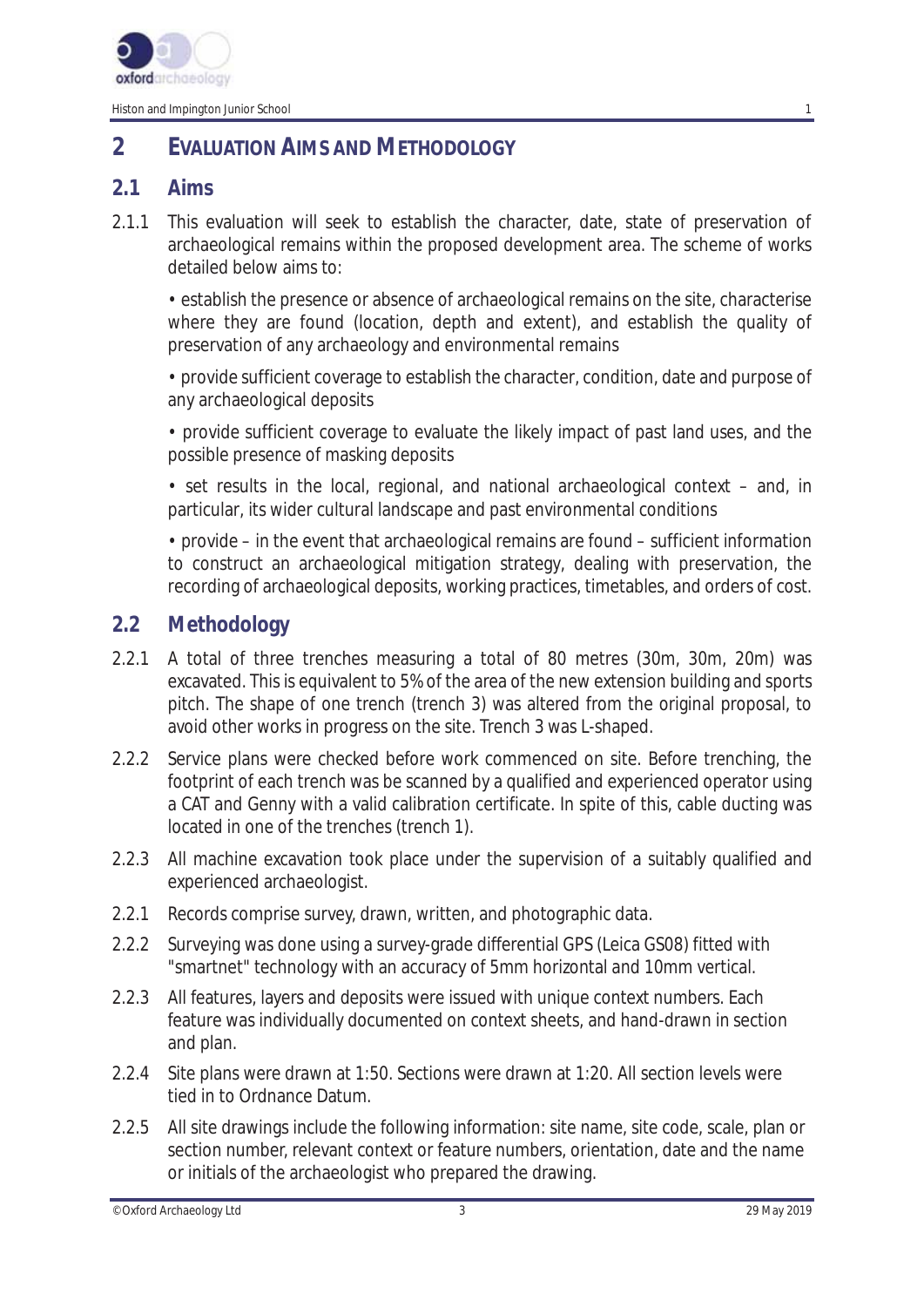

# *Photographs*

2.2.6 The photographic record comprises high resolution digital photographs.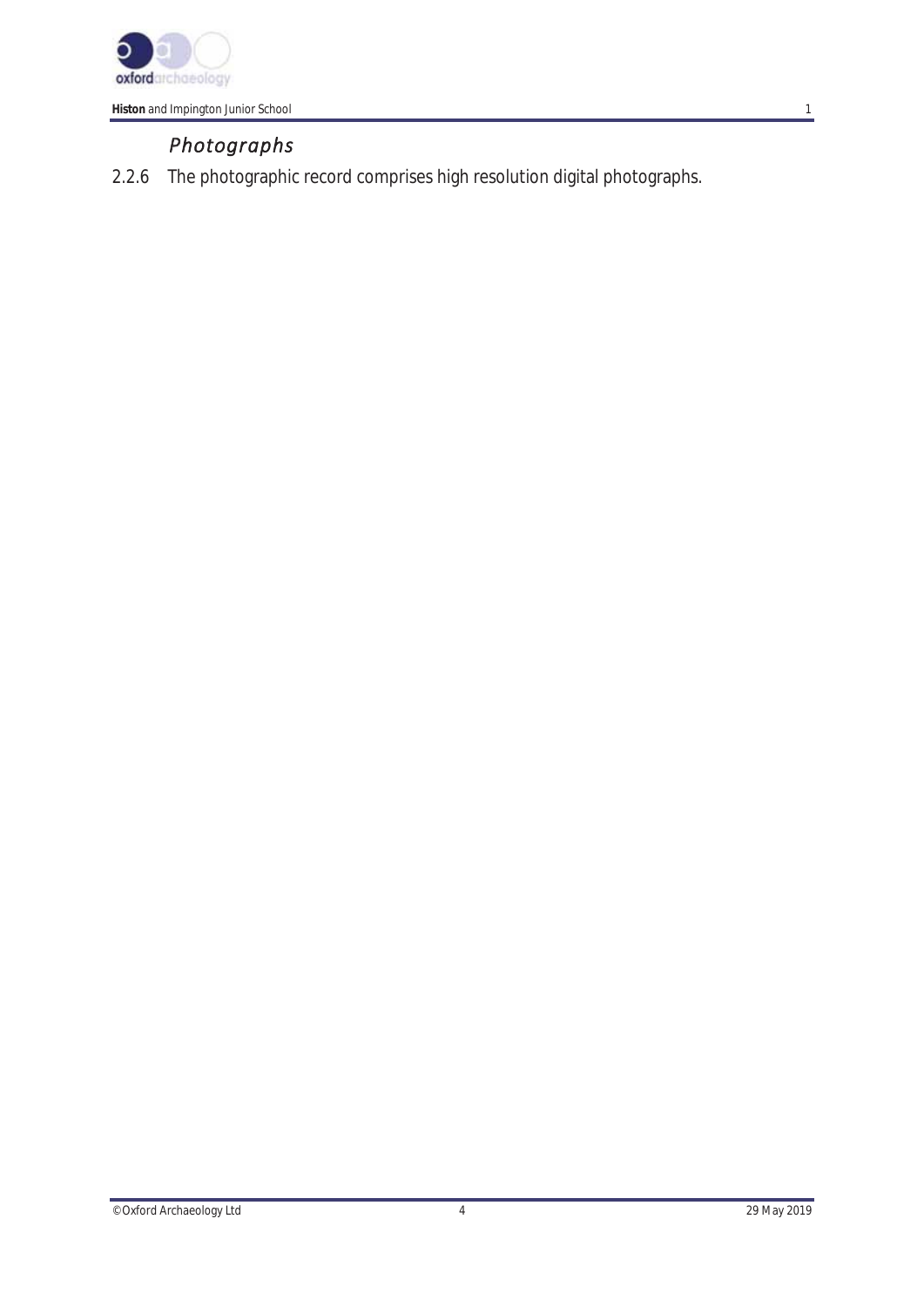

# **3 RESULTS**

# **3.1 Introduction and presentation of results**

3.1.1 The results of the evaluation are presented below, and include a stratigraphic description of the trenches that contained archaeological remains. The full details of all trenches with dimensions and depths of all deposits can be found in Appendix A.

## **3.2 General soils and ground conditions**

- 3.2.1 The soil sequence between all trenches was fairly uniform. The natural geology of gravels was overlain by a mid greyish brown subsoil, which in turn was overlain by topsoil. In the northern part of trench 1, the subsoil was not present, possibly as a result of levelling the area for use as a football pitch.
- 3.2.2 Ground conditions throughout the evaluation were generally good, however there was heavy rain on the first day. Archaeological features, where present, were easy to identify against the underlying natural geology.

## *Bucket Sampling*

3.2.1 Bucket samples of 90 litres of excavated soil were taken from each trench, in order to characterise artefactual remains in the topsoil and other soil horizons above the archaeological level. Each sample was hand-sorted in very wet conditions. No finds were recovered from trenches 1 and 2. A single sherd (3g) of oolitic sandy ware of uncertain date was recovered from the subsoil at the northern end of trench 3.

## **3.3 General distribution of archaeological deposits**

3.3.1 Archaeological features were present in Trenches 1 and 2.

## **3.4 Trench 1**

- 3.4.1 Two inter-cutting pits were located at the northern end of trench 2. Pit **14** was subcircular in plan and continued out of the trench to the west. It had a maximum width (within the trench) of 3.40m and was 0.18m deep. Deposit 13 fill this pit and it was a dark brownish grey, silty sand.
- 3.4.2 Pit **16** cut pit **14**. Pit **16** was also sub-circular in plan and continued out of the trench to the west. Pit **16** had a maximum visible width of 1.40m and was 0.20m deep. The pit was entirely filled by deposit 15, a dark brownish grey, sandy silt. A single fragment of 18<sup>th</sup> to 19<sup>th</sup> century brick (870g) was recovered from this fill.

## **3.5 Trench 2**

- 3.5.1 A single ditch (**12**) crossed trench 2 on a north-east to south-west orientation and appeared to turn a corner onto a north-west to south-east orientation. Ditch **12** was 1.84m wide and 0.68m deep. It had steeply sloping sides, with a concave base and cut through the sub-soil (Fig. 3, S1).
- 3.5.2 Four deposits filled ditch **12**. The basal fill (11) was a mid greyish brown, silty sand. This was overlain by deposit 10, which was also a mid greyish brown, silty sand, that was less compart then the basal fill. Deposit 9 was above this and it was a dark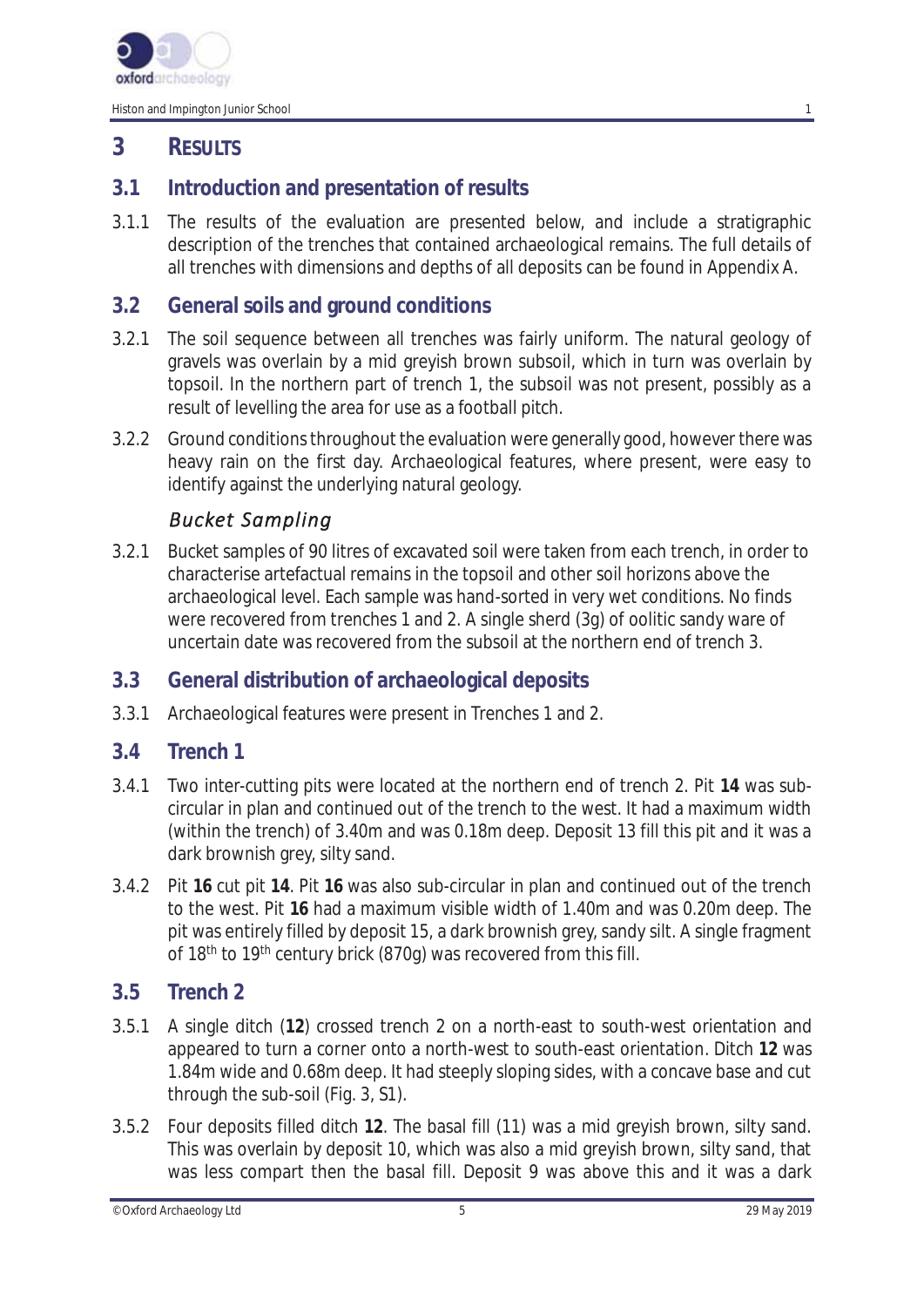

brownish grey, sandy silt. The final fill (8) was a dark brownish grey, silty sand, with frequent gravel inclusions. Residual pottery sherds from Early Medieval Essex Micaceous Sandy ware and Medieval Sandy Greyware vessels and 386g of animal bone were recovered from fill 10, while a single fragment of 19th century floor brick (285g) was found in fill 9.

#### **3.6 Trench 3**

3.6.1 No features were identified within this trench, although a single sherd (3g) of medieval Oolitic Sandy ware was recovered from the subsoil.

#### **3.7 Finds and environmental summary**

3.7.1 Summaries of the artefacts and ecofacts are given below. Full reports on the finds are given in Appendix B.

#### *Pottery*

3.7.2 A total of seven sherds (33g) of pottery was recovered during the evaluation. Four sherds (25g) were medieval, while the remaining three sherds (8g) were 19<sup>th</sup> century.

## *Ceramic building material*

3.7.3 Two fragments (1155g) of ceramic building material were found during the evaluation. One of these (870g) was a fragment of late 18<sup>th</sup> to 19<sup>th</sup> century brick, while the other (285q) was a piece of a  $19<sup>th</sup>$  century floor brick.

# *Faunal remains (Zoe Ui Choileain MA MSc BABAO)*

3.7.4 Context ten contained two fragments of cattle radius and eight fragments of cattle femur weighing 386 grams. The condition of the bone was good with little of the surface masked by erosion. The radius was complete and measured 225mm in length. A single chop mark was observed on a proximal femur fragment. These were the only faunal remains recovered and further analysis would provide no useful information as regards the interpretation of the site.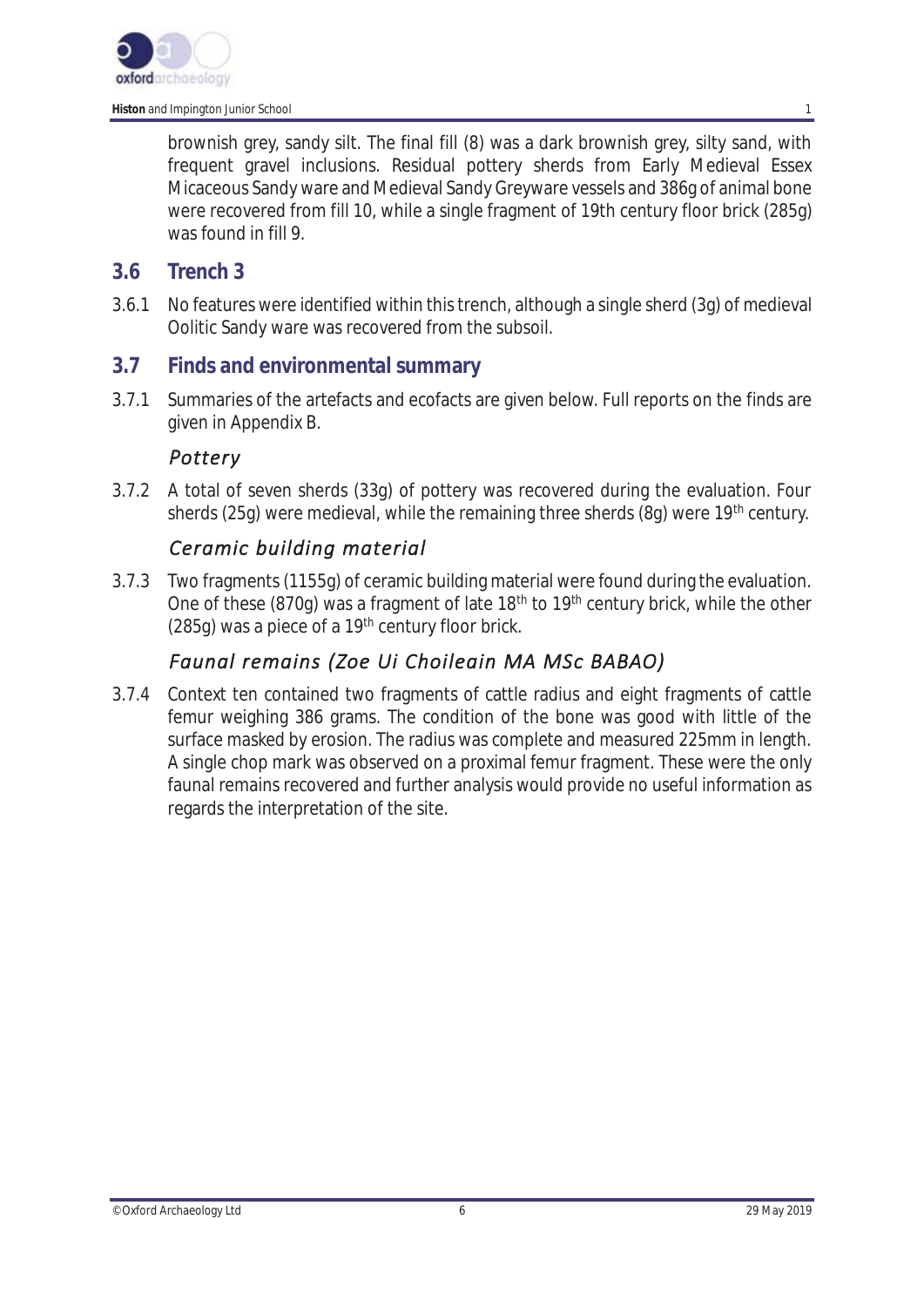

# **4 DISCUSSION**

## **4.1 Evaluation objectives and results**

4.1.1 Heavy rain on the first day of work washed silt into the trenches, which may have obscured some features. However, features were visible during machining of the trenches and their locations marked, so it is unlikely that significant archaeology was missed.

## **4.2 Interpretation**

- 4.2.1 The presence of sherds of medieval pottery is likely the result of manuring from the nearby settlement of Histon.
- 4.2.2 Ditch **12** recorded in trench 2, is believed to be post-medieval, with the sherds of 13th to 14<sup>th</sup> century pottery being residual. Although this ditch is not shown of the 1<sup>st</sup> edition OS map, it was aligned with the other boundaries shown on this map (Fig.4).
- 4.2.3 Pits **14** and **16** recorded in trench 1 were both modern and may have been dug to dispose of rubbish.

## **4.3 Significance**

4.3.1 This evaluation did not reveal substantial archaeological deposits.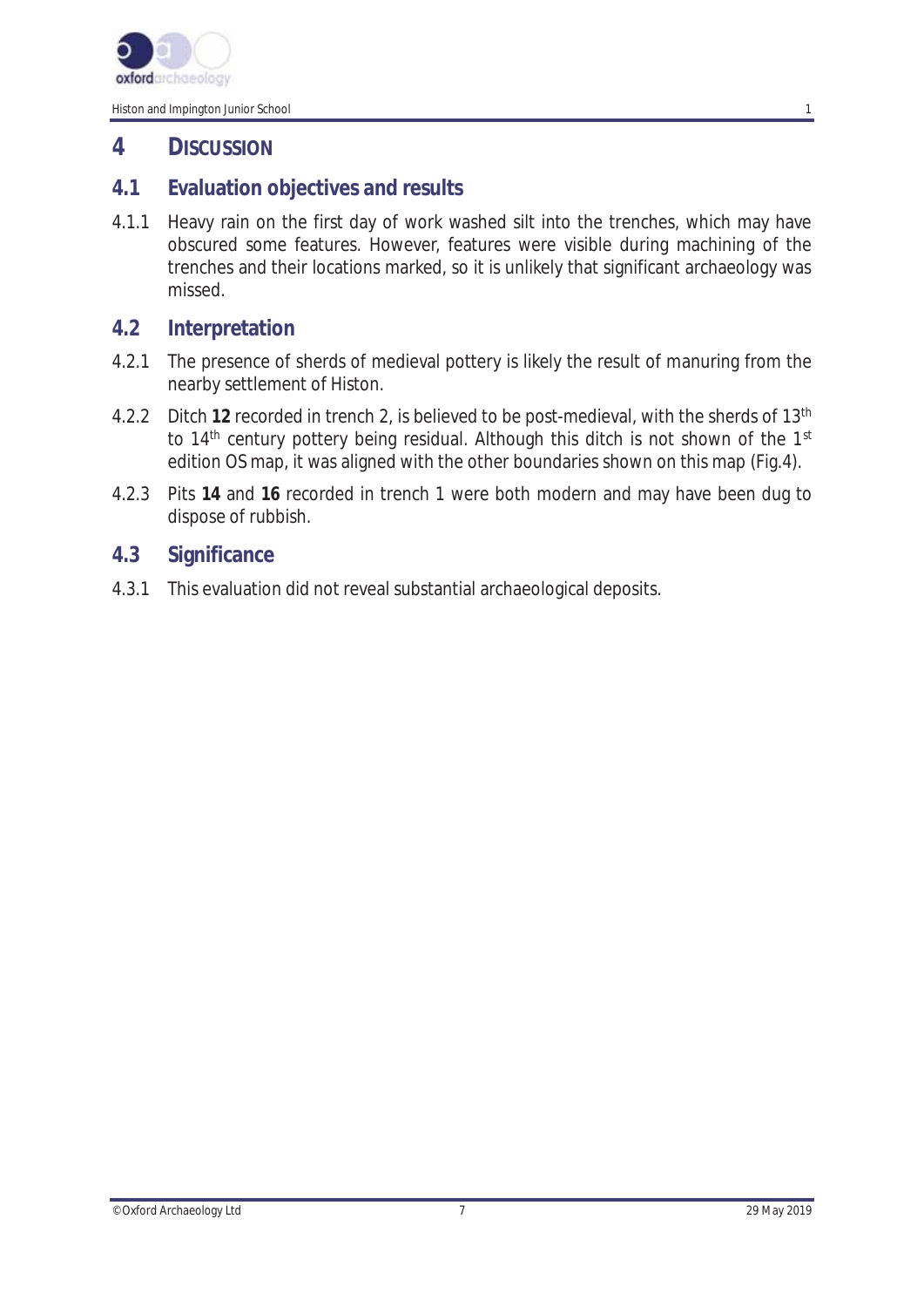

**Histon** and Impington Junior School 1 and 1 and 1 and 1 and 1 and 1 and 1 and 1 and 1 and 1 and 1 and 1 and 1 and 1 and 1 and 1 and 1 and 1 and 1 and 1 and 1 and 1 and 1 and 1 and 1 and 1 and 1 and 1 and 1 and 1 and 1 and

# **APPENDIX A TRENCH DESCRIPTIONS AND CONTEXT INVENTORY**

| <b>Trench 1</b>            |             |              |              |                                                                      |                |             |
|----------------------------|-------------|--------------|--------------|----------------------------------------------------------------------|----------------|-------------|
| <b>General description</b> |             |              |              | <b>Orientation</b>                                                   | E-W            |             |
|                            |             |              |              | Two pits were identified within this trench. The remainder of the    | Length (m)     | 30          |
|                            |             |              |              | trench consisted of topsoil and subsoil overlying natural geology of | Width (m)      | 1.8         |
| sand and gravels.          |             |              |              |                                                                      | Avg. depth (m) | 0.38        |
| Context                    | <b>Type</b> | <b>Width</b> | <b>Depth</b> | <b>Description</b>                                                   | <b>Finds</b>   | <b>Date</b> |
| No.                        |             | (m)          | (m)          |                                                                      |                |             |
|                            | Layer       |              | 0.34         | Topsoil                                                              |                |             |
| $\overline{2}$             | Layer       |              | 0.06         | Subsoil                                                              |                |             |
| 13                         | Fill        |              |              | Pit                                                                  |                |             |
| 14                         | Cut         |              |              | Pit                                                                  |                |             |
| 15                         | Fill        |              |              | Pit                                                                  |                |             |
| 16                         | Cut         |              |              | Pit                                                                  |                |             |

| <b>Trench 2</b> |                                                         |                          |              |                                                                      |                |      |  |  |
|-----------------|---------------------------------------------------------|--------------------------|--------------|----------------------------------------------------------------------|----------------|------|--|--|
|                 | <b>Orientation</b><br><b>General description</b><br>E-W |                          |              |                                                                      |                |      |  |  |
|                 |                                                         |                          |              | A single ditch was identified within this trench, it cut the subsoil | Length (m)     | 30   |  |  |
|                 |                                                         |                          |              | and was sealed below the topsoil. The remainder of the trench        | Width (m)      | 1.80 |  |  |
|                 |                                                         |                          |              | consisted of topsoil and subsoil overlying natural geology of sand   | Avg. depth (m) | 0.48 |  |  |
| and gravels.    |                                                         |                          |              |                                                                      |                |      |  |  |
| Context         | <b>Type</b>                                             | <b>Width</b>             | <b>Depth</b> | <b>Description</b>                                                   | <b>Finds</b>   | Date |  |  |
| No.             |                                                         | (m)                      | (m)          |                                                                      |                |      |  |  |
| 3               | Layer                                                   | $\overline{\phantom{a}}$ | 0.30         | Topsoil                                                              |                |      |  |  |
| 4               | Layer                                                   | $\overline{\phantom{a}}$ | 0.18         | Subsoil                                                              |                |      |  |  |
| 8               | Fill                                                    | 1.00                     | 0.08         | Ditch                                                                |                |      |  |  |
| 9               | Fill                                                    | 1.42                     | 0.10         | <b>Ditch</b>                                                         | <b>CBM</b>     |      |  |  |
| 10              | Fill                                                    | 1.84                     | 0.32         | Ditch                                                                | Pottery, bone  |      |  |  |
| 11              | Fill                                                    | 1.06                     | 0.18         | <b>Ditch</b>                                                         |                |      |  |  |
| 12              | Cut                                                     | 1.84                     | 0.68         | Ditch                                                                |                |      |  |  |

| Trench <sub>3</sub>                            |                            |                          |              |                                                                |                  |             |
|------------------------------------------------|----------------------------|--------------------------|--------------|----------------------------------------------------------------|------------------|-------------|
|                                                | <b>General description</b> |                          |              | <b>Orientation</b>                                             | E-W              |             |
|                                                |                            |                          |              | Trench devoid of archaeology. Consisted of topsoil and subsoil | Length (m)<br>20 |             |
| overlying natural geology of sand and gravels. |                            |                          |              |                                                                | Width (m)        | 1.80        |
|                                                |                            |                          |              |                                                                | Avg. depth (m)   | 0.44        |
| <b>Context</b>                                 | <b>Type</b>                | <b>Width</b>             | <b>Depth</b> | <b>Description</b>                                             | <b>Finds</b>     | <b>Date</b> |
| No.                                            |                            | (m)                      | (m)          |                                                                |                  |             |
| 3                                              | Layer                      | $\overline{\phantom{a}}$ | 0.32         | Topsoil                                                        |                  |             |
|                                                | Layer                      | $\overline{\phantom{a}}$ | 0.16         | Subsoil                                                        |                  |             |
|                                                | <b>Finds</b>               | $\blacksquare$           |              | Finds from bucket sample                                       | Pottery          |             |
|                                                | Unit                       |                          |              | of subsoil                                                     |                  |             |

©Oxford Archaeology Ltd 8 29 May 2019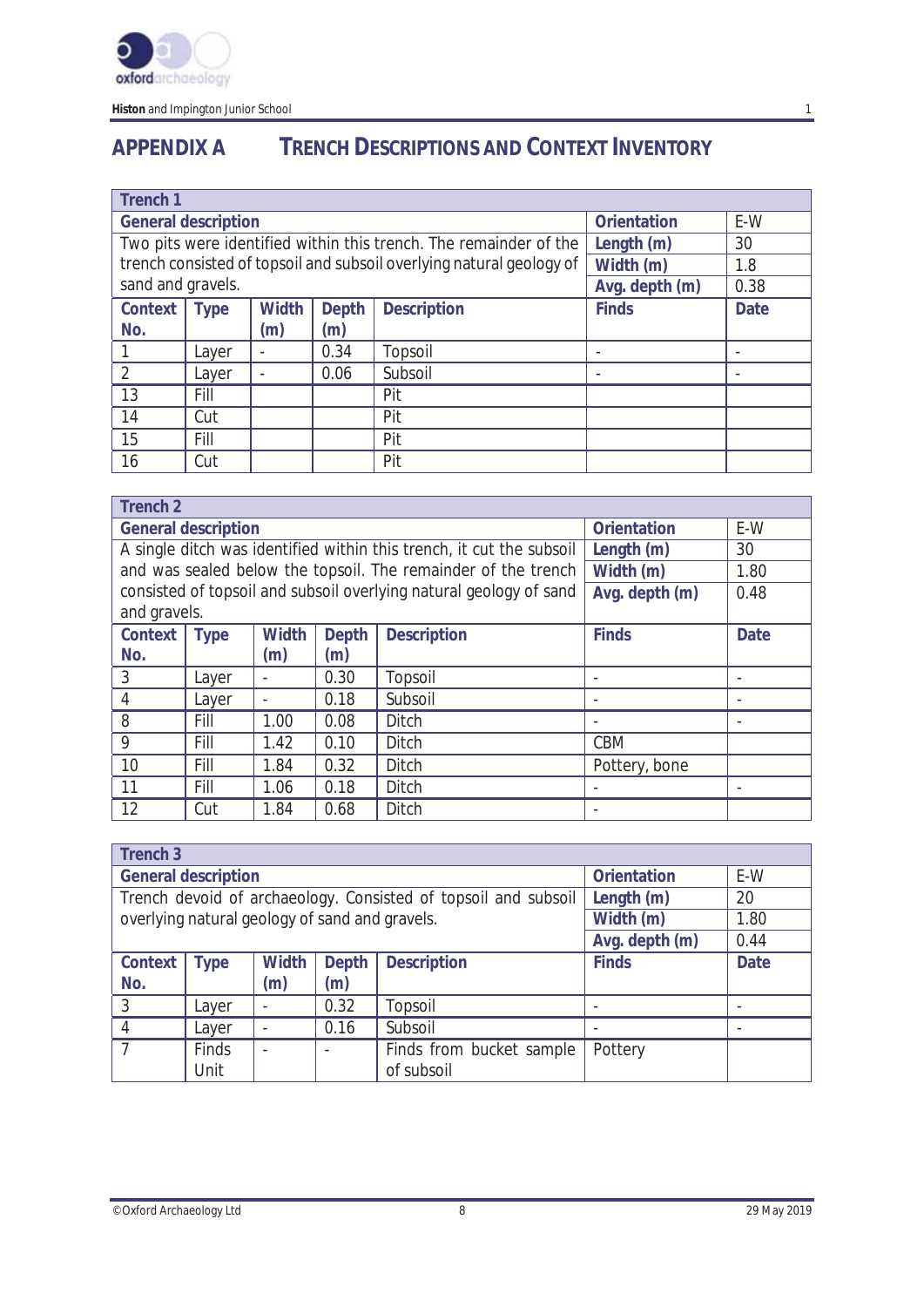

# **APPENDIX B FINDS REPORT**

*By Carole Fletcher* 

#### *Assemblage*

- B.1.1 A small assemblage of pottery and ceramic building material was recovered from features and subsoil across three trenches.
- B.1.2 Trench 1, pit **14**, produced two sherds from a Bone China saucer and a small fragment of transfer-printed Refined White Earthenware, alongside two residual sherds of Early Medieval Essex Micaceous Sandy ware. Also present were several fragments of bitumen-tar coated stones, likely to have been from a road surface. Overall, the pit dates to the 19th century. Pit **16**, which is cut by pit **14**, produced late 18th-early 19th century red brick and is therefore no earlier than the late 18th century.
- B.1.3 Ditch **12** in Trench 2 produced a fragment of 19th century floor brick from upper fill context 9 and from lower fill, context 10, residual sherds from Early Medieval Essex Micaceous Sandy ware and Medieval Sandy Greyware vessels.
- B.1.4 A single abraded sherd of medieval Oolitic Sandy ware was recovered from the subsoil in Trench 3.

#### *Conclusion*

- B.1.5 The medieval pottery suggests low levels of medieval rubbish deposition or manuring which is to be expected within or close to a medieval settlement. The 18th-19th century pottery is also likely to be present due to low levels of rubbish deposition and reworking of deposits. The fragments of 18th-19th and 19th century CBM may also have become incorporated into the features by rubbish deposition, or as hardcore that has subsequently been redeposited.
- B.1.6 If no further work is undertaken, the following table acts as a full record and the finds may be deselected prior to archival deposition.

| Trench         | Context | Cut | Form, Fabric and Description                                                                                                                                                                                | <b>MNV</b>     | No. of<br><b>Sherds</b> | Weight<br>(kg) | Ceramic<br>Date                    |
|----------------|---------|-----|-------------------------------------------------------------------------------------------------------------------------------------------------------------------------------------------------------------|----------------|-------------------------|----------------|------------------------------------|
|                | 13      | 14  | Early Medieval Essex Micaceous Sandy ware,<br>abraded body sherds                                                                                                                                           | $\overline{2}$ | $\mathfrak{D}$          | 0.011          | Early 13th-<br>end 14th<br>century |
|                |         |     | Bone China saucer, rim sherds                                                                                                                                                                               |                | $\mathfrak{D}$          | 0.007          | 19th century                       |
|                |         |     | Transfer-printed Refined White Earthenware,<br>body sherd                                                                                                                                                   |                | 1                       | 0.001          | 19th century                       |
|                | 15      | 16  | Fragment of sandy dull red brick, 111mm wide<br>with shallow rounded frog                                                                                                                                   |                |                         | 0.870          | Late 18th-<br>19th century         |
| $\mathfrak{D}$ | 9       | 12  | Sub-rectangular fragment of floor brick,<br>slightly wedge-shaped with polishing (wear) to<br>upper surface. Hard fired yellow-pink surfaces,<br>poorly mixed clay, dark grey/black interior.<br>49mm thick |                |                         | 0.285          | 19th century                       |
|                | 10      |     | Early Medieval Essex Micaceous Sandy ware,<br>abraded body sherd                                                                                                                                            |                |                         | 0.001          | Mid 11th-<br>early 13th<br>century |
|                |         |     | Medieval Sandy Greyware, abraded slightly<br>convex obtuse base sherd                                                                                                                                       |                |                         | 0.013          | 13th-end<br>14th century           |

#### *Finds Catalogue*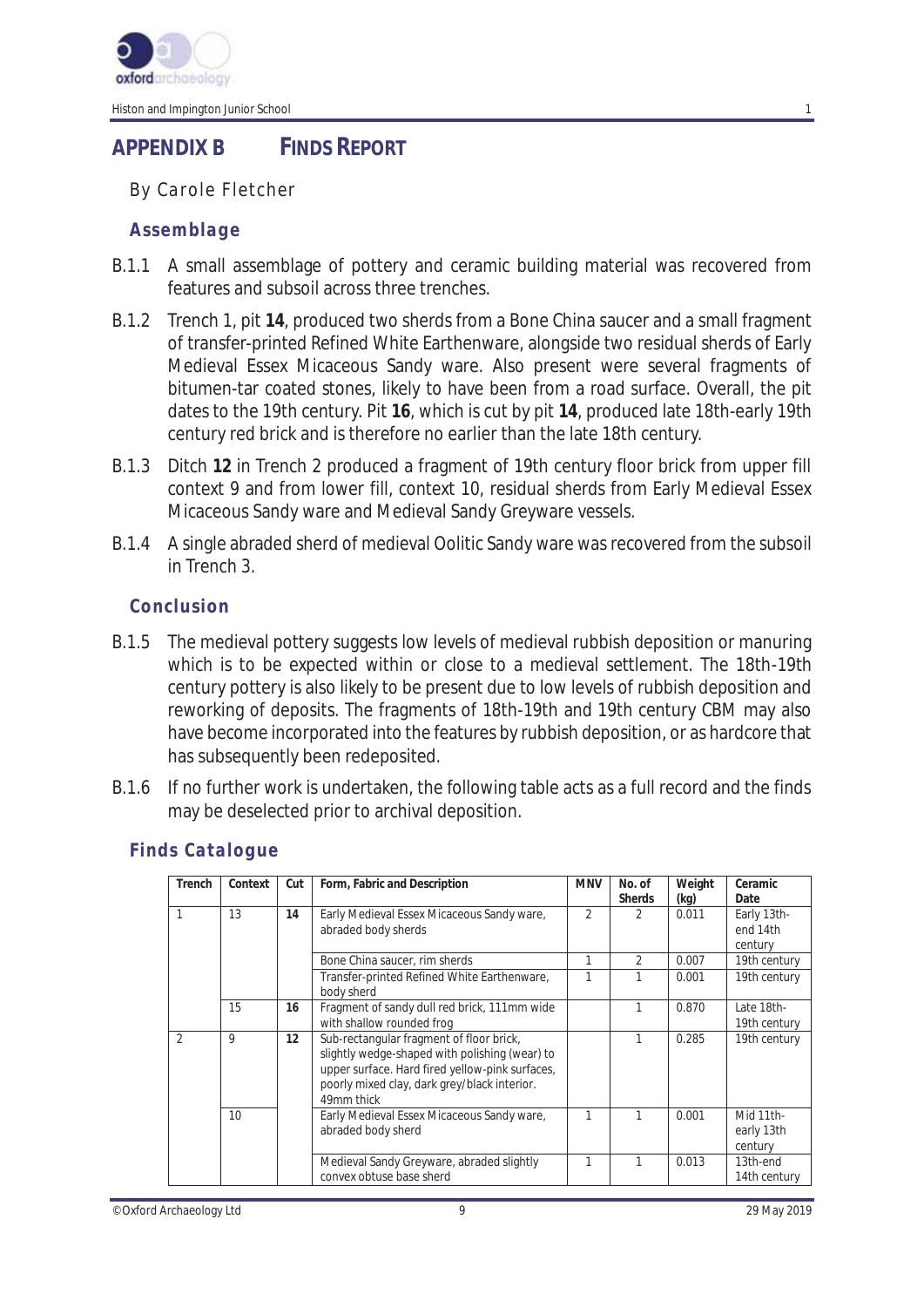

| Trench                                                                | Context | Cut | Form, Fabric and Description           | <b>MNV</b> | No. of<br><b>Sherds</b> | Weight<br>(kg) | Ceramic<br>Date |
|-----------------------------------------------------------------------|---------|-----|----------------------------------------|------------|-------------------------|----------------|-----------------|
|                                                                       |         |     | Oolitic Sandy ware, abraded body sherd |            |                         | 0.003          | unknown         |
| $T$ alala 1. Dattamianal CDM (MANN) paining unua munda on africanala) |         |     |                                        |            |                         |                |                 |

Table 1: Pottery and CBM (MNV=minimum number of vessels)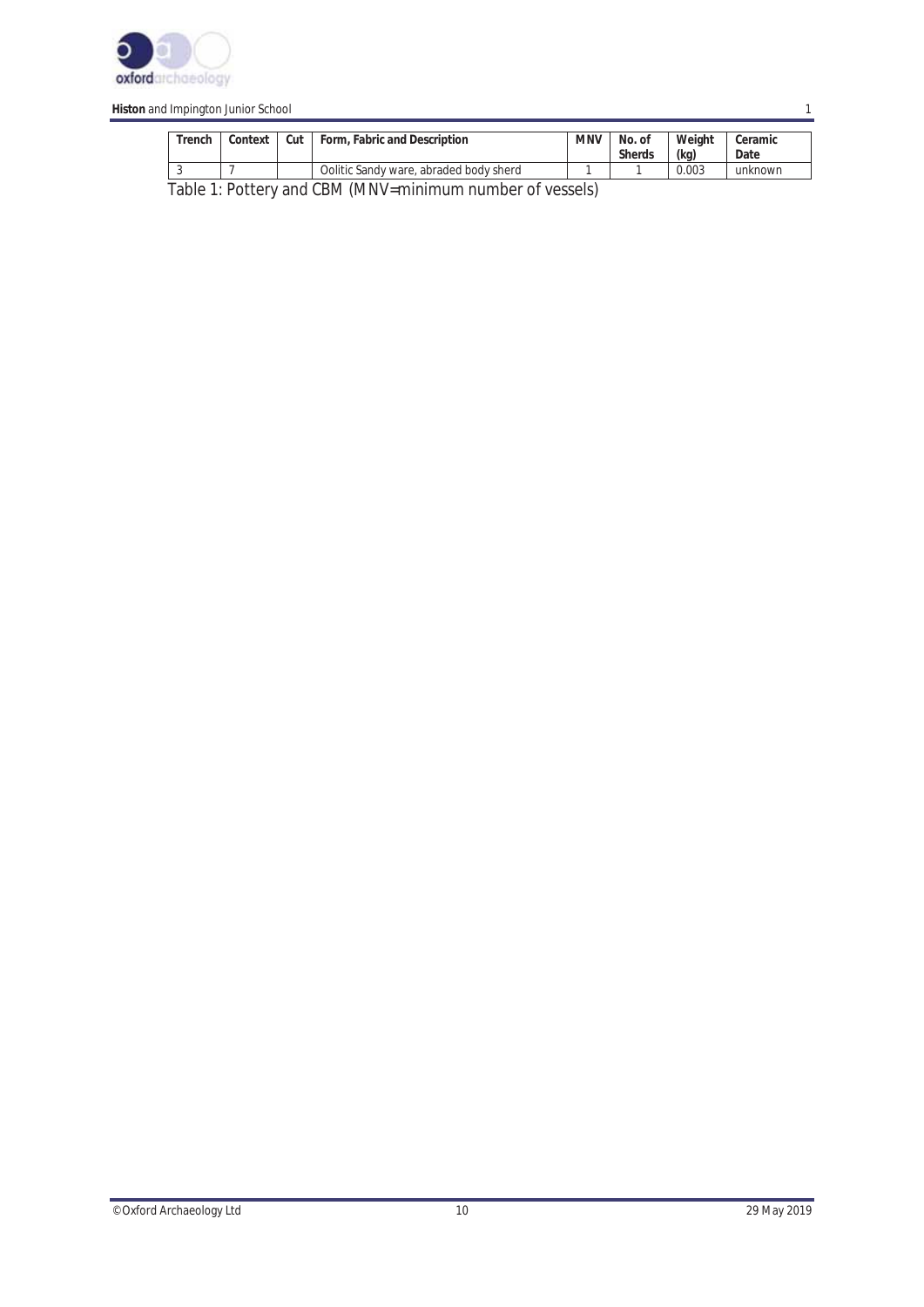

# **APPENDIX C ENVIRONMENTAL REPORTS**

## **C.1 Environmental Remains**

#### *By Rachel Fosberry*

#### *Introduction*

C.1.1 A single bulk samples were taken from fill (10) of ditch 12 within Trench 2 of the evaluated area at Histon Junior School, Cambridgeshre in order to assess the quality of preservation of plant remains and their potential to provide useful data as part of further archaeological investigations.

#### *Methodology*

C.1.2 The total volume (16L) of the sample was processed by tank flotation using modified Siraff-type equipment for the recovery of preserved plant remains, dating evidence and any other artefactual evidence that might be present. The floating component (flot) of the sample was collected in a 0.3mm nylon mesh and the residue was washed through 10mm, 5mm, 2mm and a 0.5mm sieve. The dried flot was scanned using a binocular microscope at magnifications up to x 60.

#### *Results*

- C.1.3 The sample contains half a legume, probably a pea (*Pisum/Lathyrus* sp.), and an extremely abraded cereal grain. Occasional fragments of charcoal are vitrified and appear to have been subjected to high-temperature or repeated burning. Modern rootlets are present and may have caused movement of material between/into the context. No finds were recovered from the sample residue.
- C.1.4 The paucity of preserved remains precludes any further interpretation of the feature and there is no potential for further work.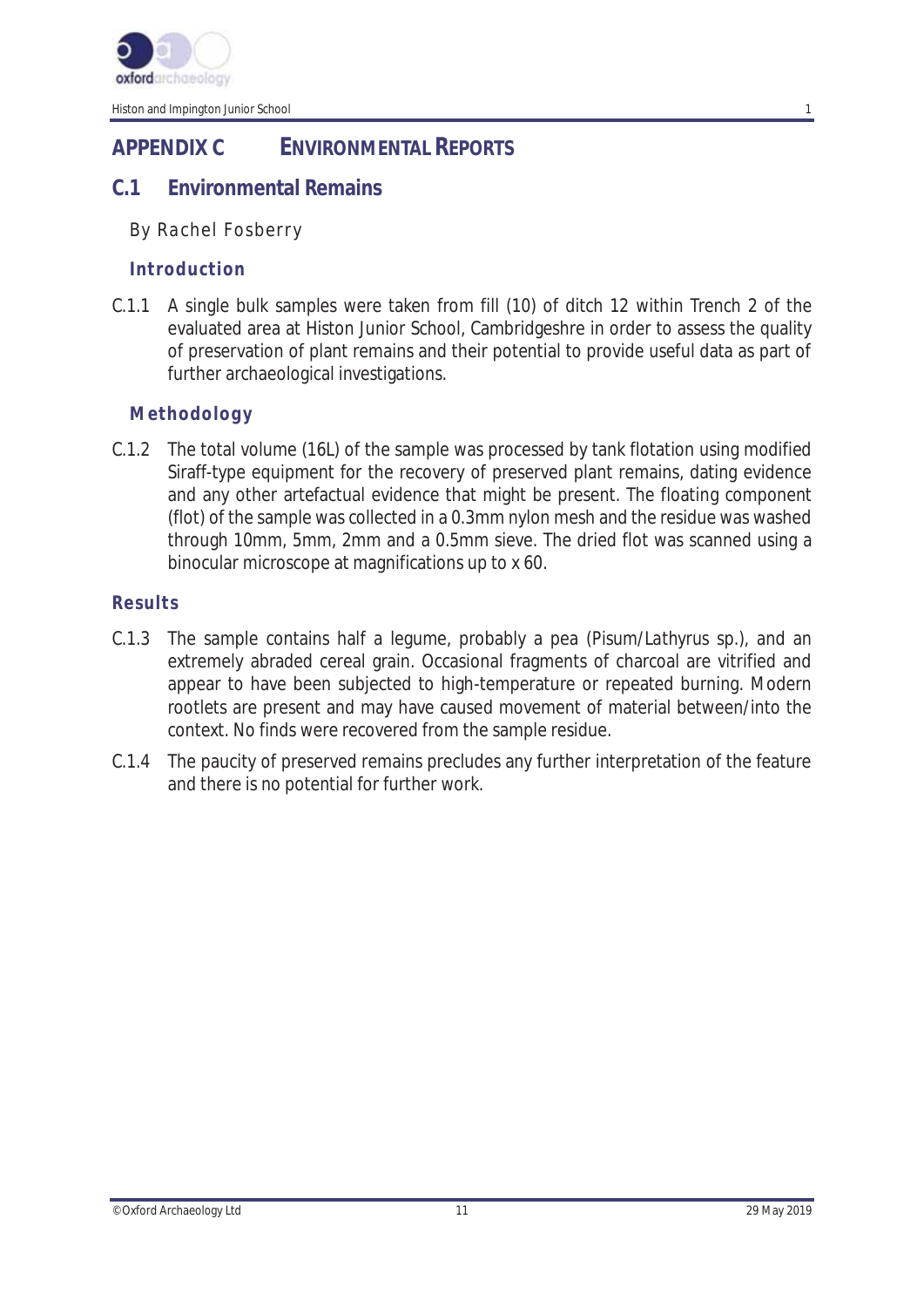

# **APPENDIX D BIBLIOGRAPHY**

Kwiatkowska, M, 2017, Histon Junior School; written Scheme of investigation, Oxford Archaeology East unpublished document.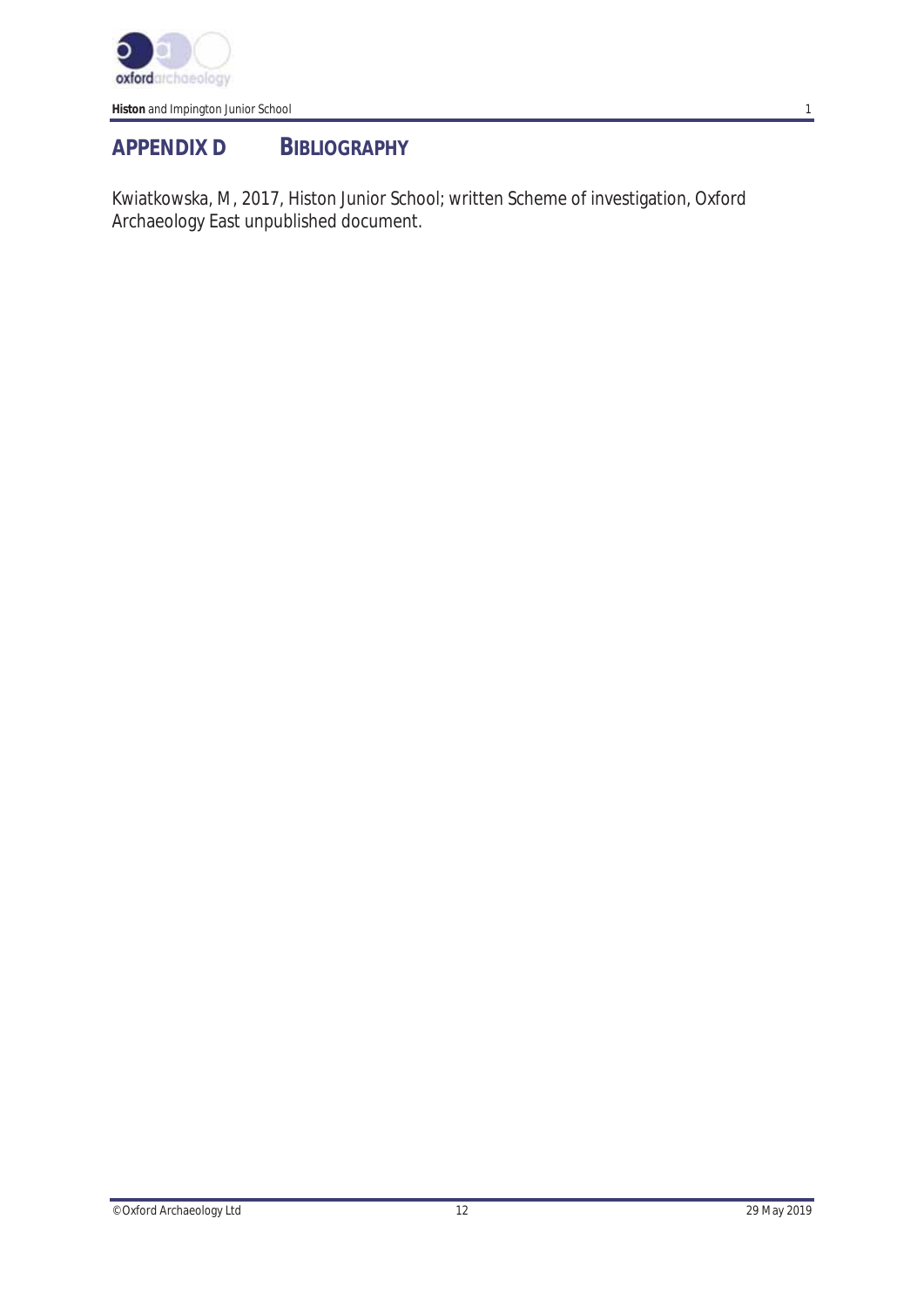

# **APPENDIX E OASIS REPORT FORM**

#### **Project Details**

|                       | Project Details                        |                                    |                                         |                                                        |                        |                     |                                              |  |
|-----------------------|----------------------------------------|------------------------------------|-----------------------------------------|--------------------------------------------------------|------------------------|---------------------|----------------------------------------------|--|
|                       | <b>OASIS Number</b>                    | Oxfordar3-292977                   |                                         |                                                        |                        |                     |                                              |  |
|                       | Project Name                           | Histon and Impington Junior School |                                         |                                                        |                        |                     |                                              |  |
|                       |                                        |                                    |                                         |                                                        |                        |                     |                                              |  |
|                       | Start of Fieldwork                     | 09/08/2017                         |                                         |                                                        | End of Fieldwork       |                     | 10/08/2017                                   |  |
|                       | Previous Work                          | <b>No</b>                          |                                         |                                                        | <b>Future Work</b>     |                     | Unknown                                      |  |
|                       |                                        |                                    |                                         |                                                        |                        |                     |                                              |  |
|                       | <b>Project Reference Codes</b>         |                                    |                                         |                                                        |                        |                     |                                              |  |
|                       | Site Code                              | HISJUN17                           |                                         |                                                        | Planning App. No.      |                     |                                              |  |
|                       | <b>HER Number</b>                      | <b>ECB5186</b>                     |                                         |                                                        | <b>Related Numbers</b> |                     |                                              |  |
|                       |                                        |                                    |                                         |                                                        |                        |                     |                                              |  |
|                       | Prompt                                 |                                    | Direction from local planning authority |                                                        |                        |                     |                                              |  |
|                       | Development Type                       |                                    |                                         | School                                                 |                        |                     |                                              |  |
|                       | Place in Planning Process              |                                    |                                         | Between deposition of an application and determination |                        |                     |                                              |  |
|                       |                                        |                                    |                                         |                                                        |                        |                     |                                              |  |
|                       | Techniques used (tick all that apply)  |                                    |                                         |                                                        |                        |                     |                                              |  |
| □                     | Aerial Photography -<br>interpretation |                                    | П                                       | Grab-sampling                                          |                        | □                   | Remote Operated Vehicle Survey               |  |
| $\Box$                | Aerial Photography - new               | Gravity-core<br>П                  |                                         |                                                        | ⊠                      | Sample Trenches     |                                              |  |
| Annotated Sketch<br>П |                                        | П                                  | Laser Scanning<br>П                     |                                                        |                        | Survey/Recording of |                                              |  |
|                       |                                        |                                    |                                         |                                                        |                        |                     | Fabric/Structure                             |  |
| $\Box$                | Augering                               |                                    | ⊠<br>$\boxtimes$                        | Measured Survey<br><b>Metal Detectors</b>              |                        | П                   | <b>Targeted Trenches</b><br><b>Test Pits</b> |  |
| $\Box$<br>П           | Dendrochonological Survey              |                                    | п                                       | Phosphate Survey                                       |                        | П<br>П              | Topographic Survey                           |  |
|                       | Documentary Search                     |                                    |                                         |                                                        |                        |                     |                                              |  |

□ Documentary Search □ Phosphate Survey □ Topographic Survey □ Topographic Survey □ Topographic Survey □ Topographic Survey □ Topographic Survey □ Topographic Survey □ Topographic Survey □ Topographic Survey □ Topographic

⊠ Environmental Sampling □ Photogrammetric Survey □<br>□ Fieldwalking Photographic Survey □

Fieldwalking <u>and Electified Photographic Survey </u> <del></del> <del></del> Uisual Inspection (Initial Site Visit) Geophysical Survey □ Rectified Photography

| <b>Monument</b> | <b>Period</b>                              | <b>Object</b> | Period            |
|-----------------|--------------------------------------------|---------------|-------------------|
| <b>Ditch</b>    | Post Medieval<br>$(1540 \text{ to } 1901)$ | pottery       | Medieva           |
| pit             | Modern (1901 to<br>present)                | pottery       | Modern<br>present |

☐ Geophysical Survey ☐ Rectified Photography

Choose an item.

| Object  | <b>Period</b>           |
|---------|-------------------------|
| pottery | Medieval (1066 to 1540) |
|         |                         |
| pottery | Modern (1901 to         |
|         | present)                |
|         | Choose an item.         |

Insert more lines as appropriate.

#### **Project Location**

| County             | Cambridgeshire       |
|--------------------|----------------------|
| <b>District</b>    | South Cambridgeshire |
| Parish             | Histon               |
| <b>HER</b> office  | Cambridgeshire       |
| Size of Study Area | 0.15ha               |
| National Grid Ref  | TL 544060 263790     |

#### Address (including Postcode)

#### **Project Originators**

| Organisation              | OA East                |
|---------------------------|------------------------|
| Project Brief Originator  | Andy Thomas            |
| Project Design Originator | Malgorzata Kwiatkowska |

| OA East                |  |
|------------------------|--|
| Andy Thomas            |  |
| Malgorzata Kwiatkowska |  |

©Oxford Archaeology Ltd 13 29 May 2019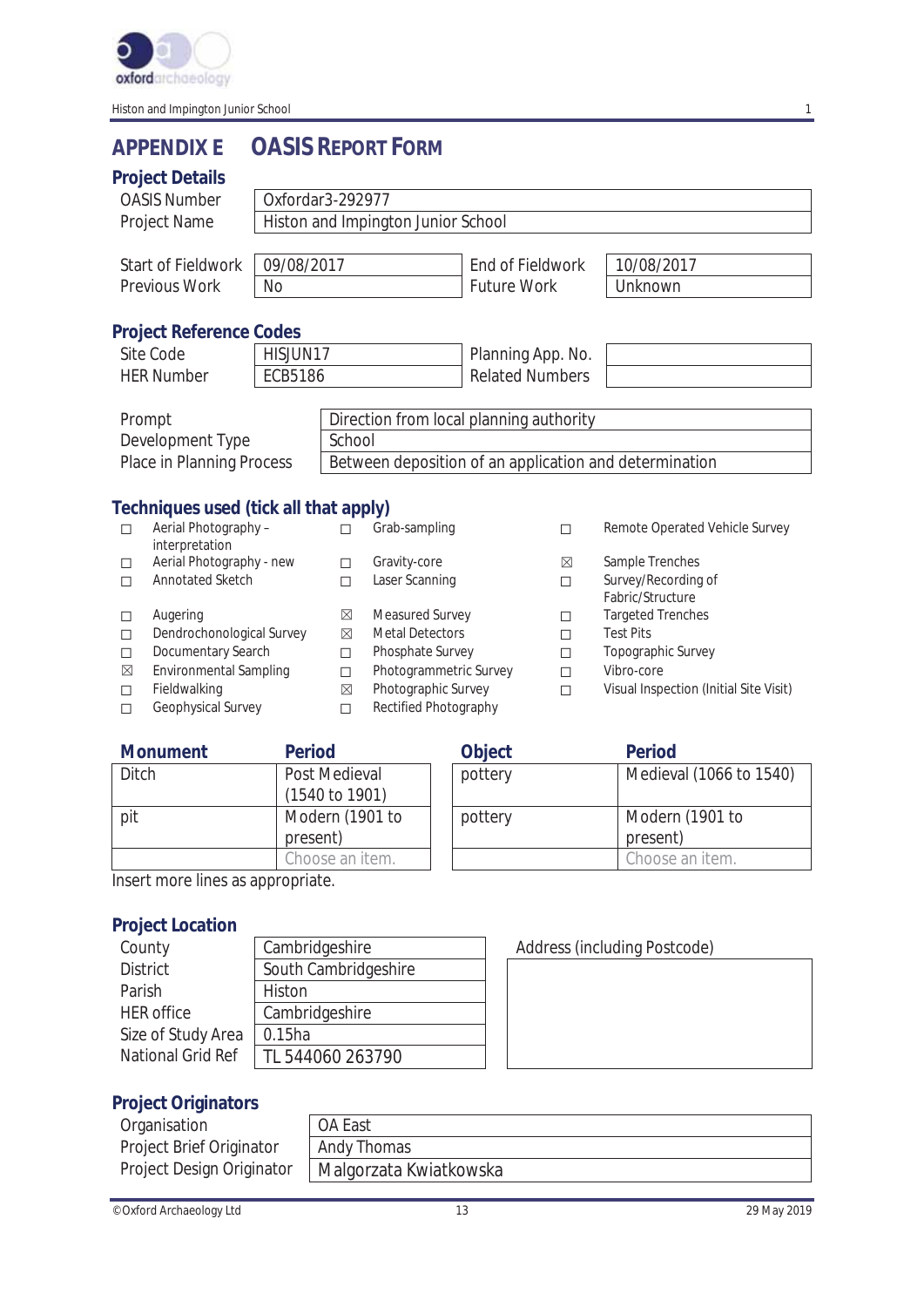

| <b>Project Manager</b>    | Aileen Connor |
|---------------------------|---------------|
| <b>Project Supervisor</b> | Nick Gilmour  |

# **Project Archives**

|                          | Location                     |          |
|--------------------------|------------------------------|----------|
| Physical Archive (Finds) | Cambridgeshire county stores | ECB 5186 |
| Digital Archive          | OA East bar Hill             | HISJUN17 |
| Paper Archive            | Cambridgeshire County Stores | ECB 5186 |

| <b>Physical Contents</b>       | Present?    |             | <b>Digital files</b><br>associated with<br><b>Finds</b> | <b>Paperwork</b><br>associated with<br><b>Finds</b> |             |
|--------------------------------|-------------|-------------|---------------------------------------------------------|-----------------------------------------------------|-------------|
| <b>Animal Bones</b>            | $\boxtimes$ |             | $\boxtimes$                                             | $\boxtimes$                                         |             |
| Ceramics                       | $\boxtimes$ |             | $\boxtimes$                                             | $\boxtimes$                                         |             |
| Environmental                  | $\boxtimes$ |             | $\boxtimes$                                             | $\boxtimes$                                         |             |
| Glass                          | $\Box$      |             | □                                                       | $\Box$                                              |             |
| Human Remains                  | $\Box$      |             | □                                                       | □                                                   |             |
| Industrial                     | $\Box$      |             | $\Box$                                                  | $\Box$                                              |             |
| Leather                        | $\Box$      |             | $\Box$                                                  | $\Box$                                              |             |
| Metal                          | $\Box$      |             | $\Box$                                                  | $\Box$                                              |             |
| Stratigraphic                  |             |             | □                                                       | □                                                   |             |
| Survey                         |             |             | $\Box$                                                  | $\Box$                                              |             |
| <b>Textiles</b>                | П           |             | □                                                       | П                                                   |             |
| Wood                           | $\Box$      |             | $\Box$                                                  | $\Box$                                              |             |
| <b>Worked Bone</b>             | П           |             | $\Box$                                                  | $\Box$                                              |             |
| Worked Stone/Lithic            | П           |             | □                                                       | П                                                   |             |
| None                           | $\Box$      |             | $\Box$                                                  | $\Box$                                              |             |
| Other                          | $\Box$      |             | $\Box$                                                  | $\Box$                                              |             |
| <b>Digital Media</b>           |             |             | <b>Paper Media</b>                                      |                                                     |             |
| Database                       |             | $\boxtimes$ | <b>Aerial Photos</b>                                    |                                                     | □           |
| GIS                            |             | $\Box$      | <b>Context Sheets</b>                                   |                                                     | $\boxtimes$ |
| Geophysics                     |             | $\Box$      | Correspondence                                          |                                                     | $\Box$      |
| Images (Digital photos)        |             | $\boxtimes$ | Diary                                                   |                                                     | $\Box$      |
| Illustrations (Figures/Plates) |             | $\boxtimes$ | Drawing                                                 |                                                     | □           |
| Moving Image                   |             | $\Box$      | Manuscript                                              |                                                     | П           |
| Spreadsheets                   |             | $\Box$      | Map                                                     |                                                     | $\Box$      |
| Survey                         |             | $\boxtimes$ | Matrices                                                |                                                     | $\Box$      |
| Text                           |             | $\boxtimes$ | Microfiche                                              |                                                     | $\Box$      |
| Virtual Reality                |             | $\Box$      | Miscellaneous                                           |                                                     | $\Box$      |
|                                |             |             | Research/Notes<br>Photos (negatives/prints/slides)      |                                                     | □           |
|                                |             |             |                                                         |                                                     | □           |
|                                |             |             | Plans                                                   |                                                     | $\boxtimes$ |
|                                |             |             | Report                                                  |                                                     | $\boxtimes$ |
|                                |             |             | Sections                                                |                                                     | $\boxtimes$ |

Survey  $\square$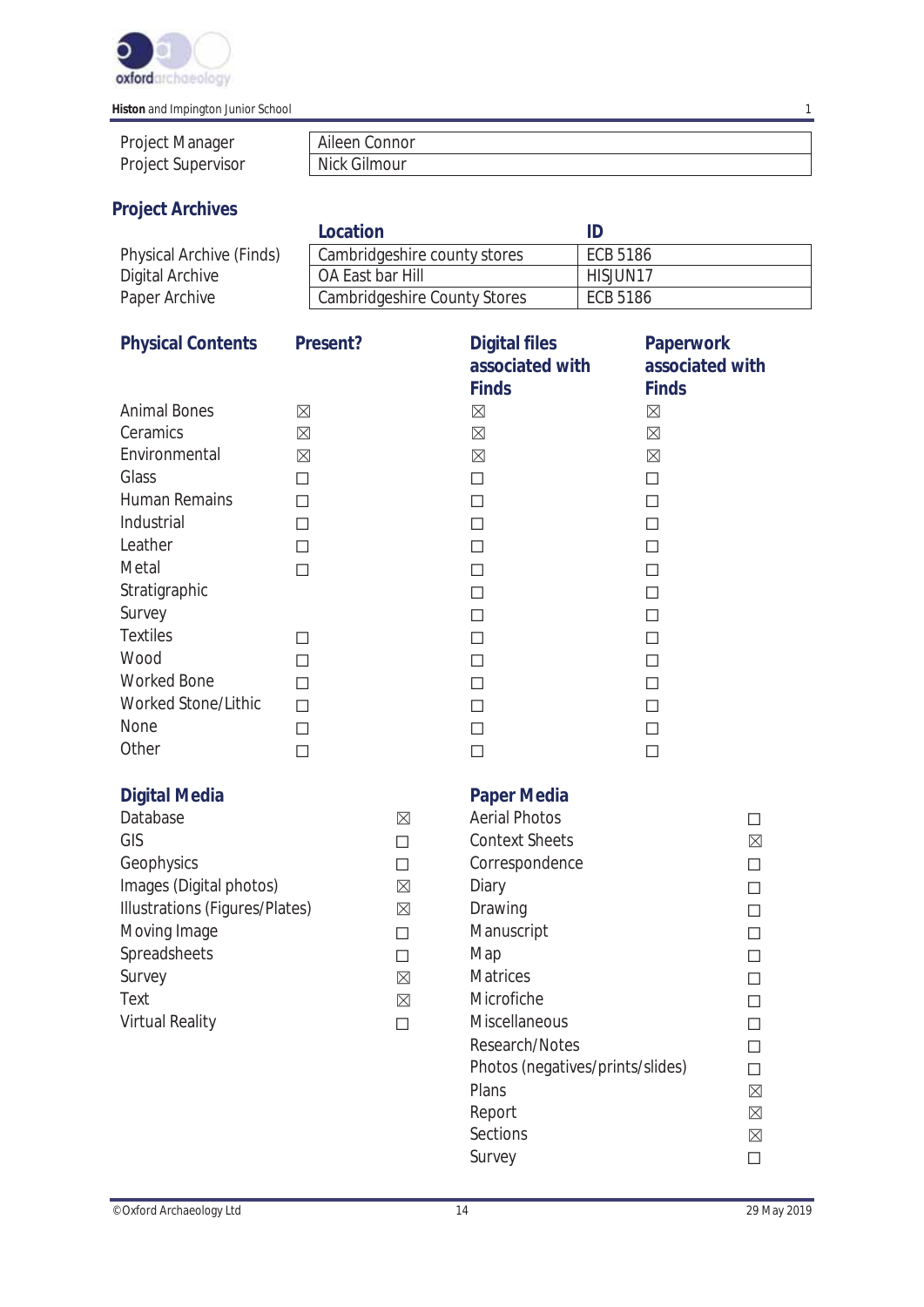

Contains Ordnance Survey data @ Crown copyright. All rights reserved Cambridgeshire County Council 100023205 [2017] Figure 1: Site location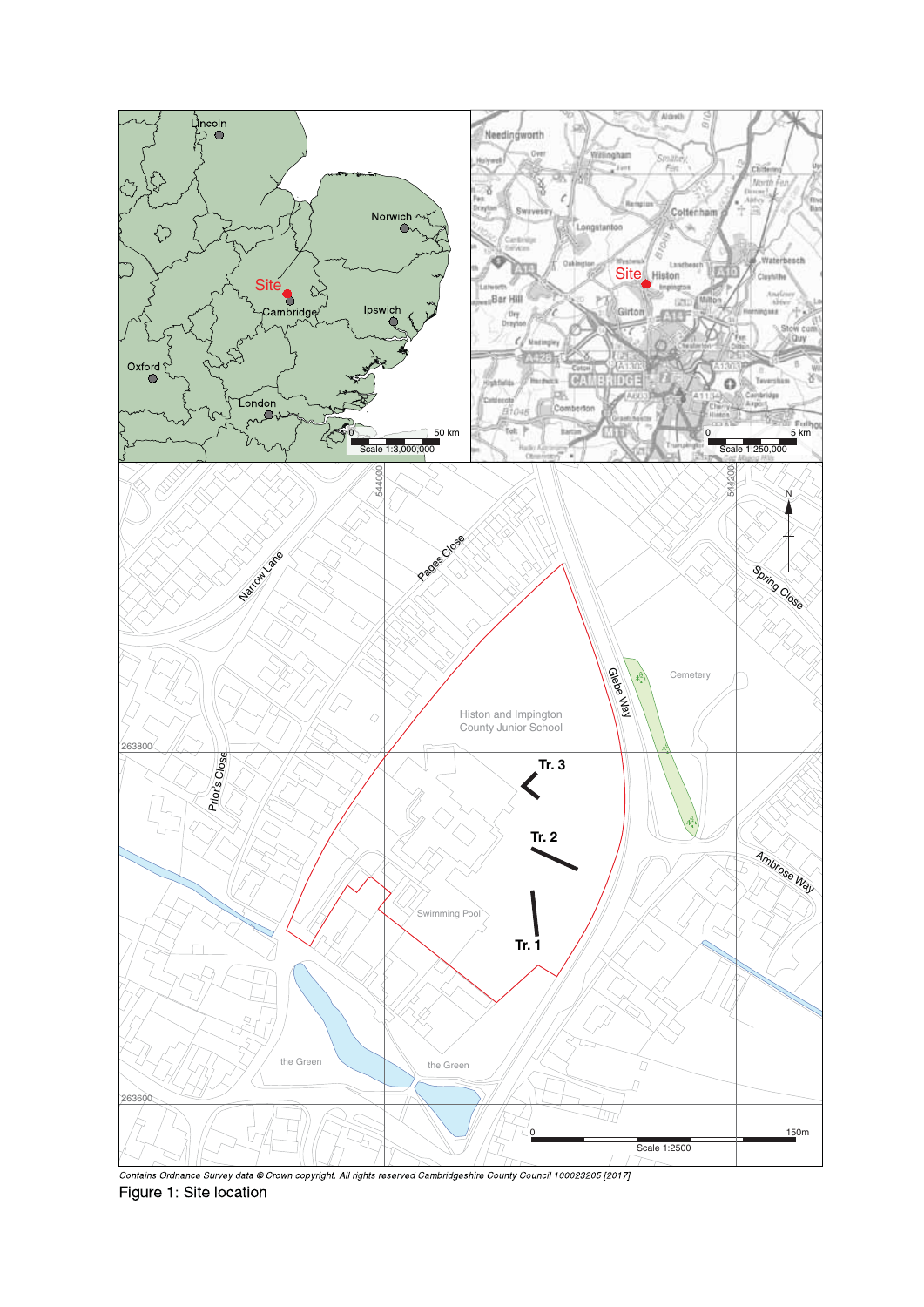



© Oxford Archaeology East Report Number 2126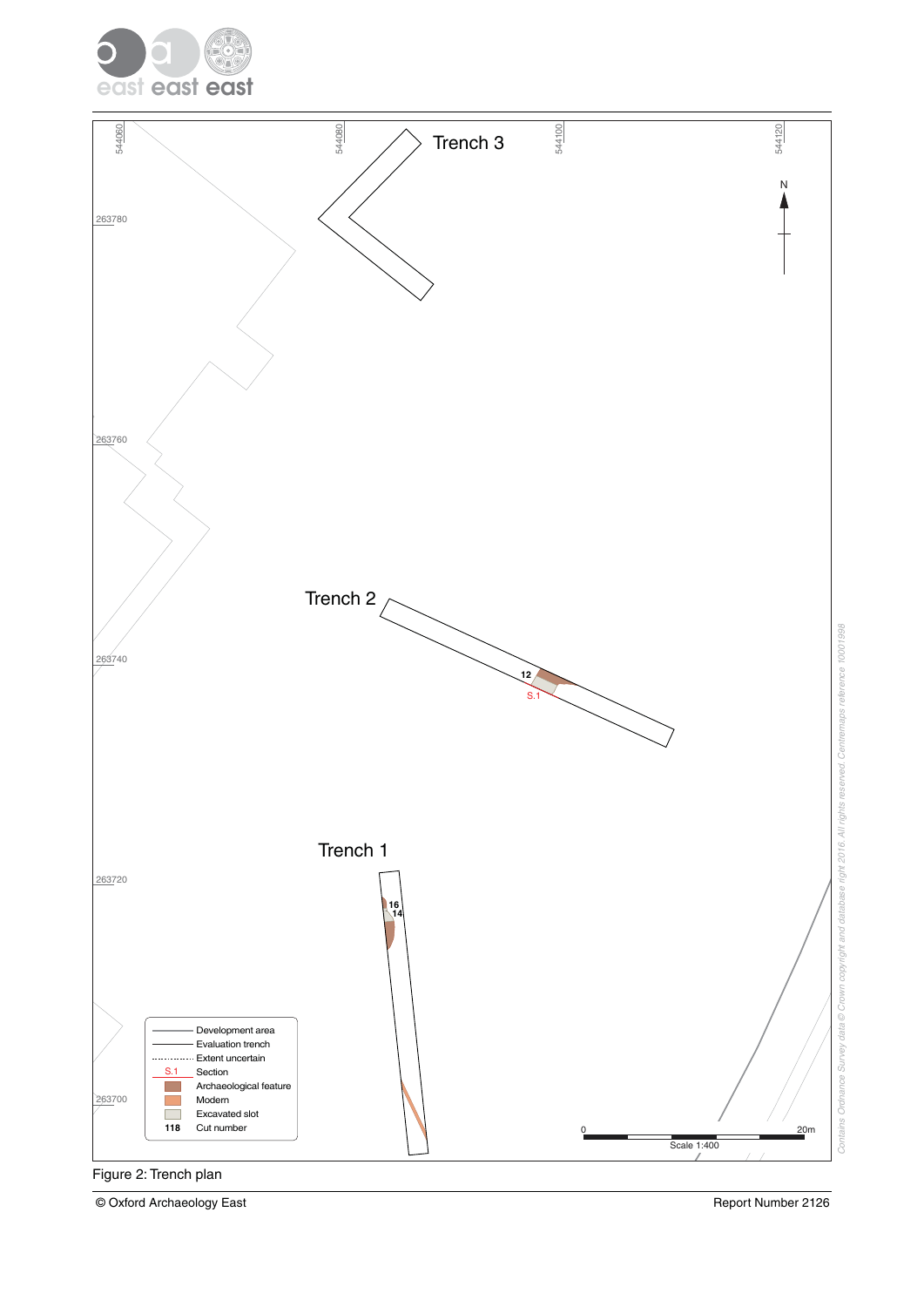



Figure 3: Selected section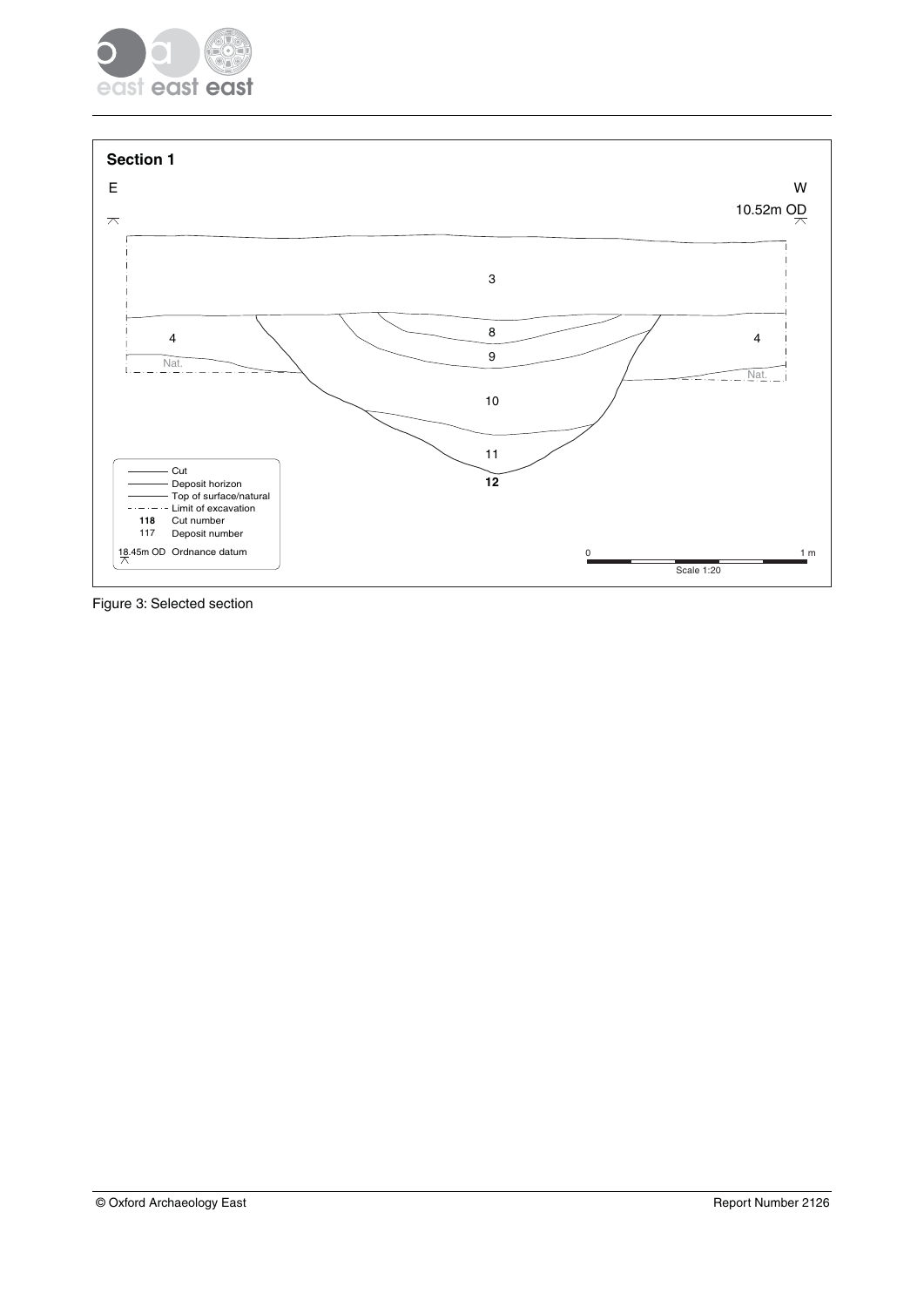



Figure 4: 1st edition OS map, 1885, with development area outlined (red) and trenches (orange)